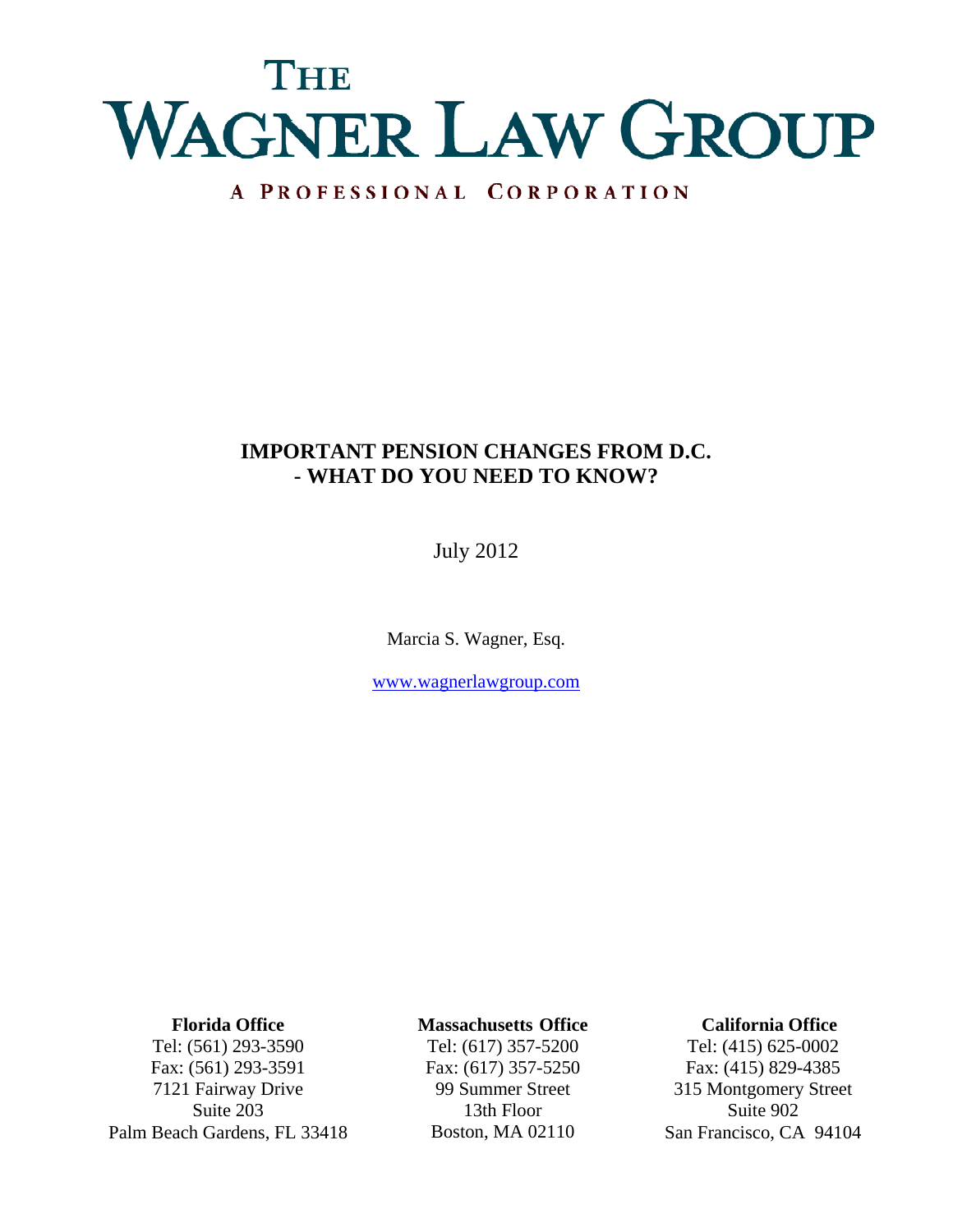# **TABLE OF CONTENTS**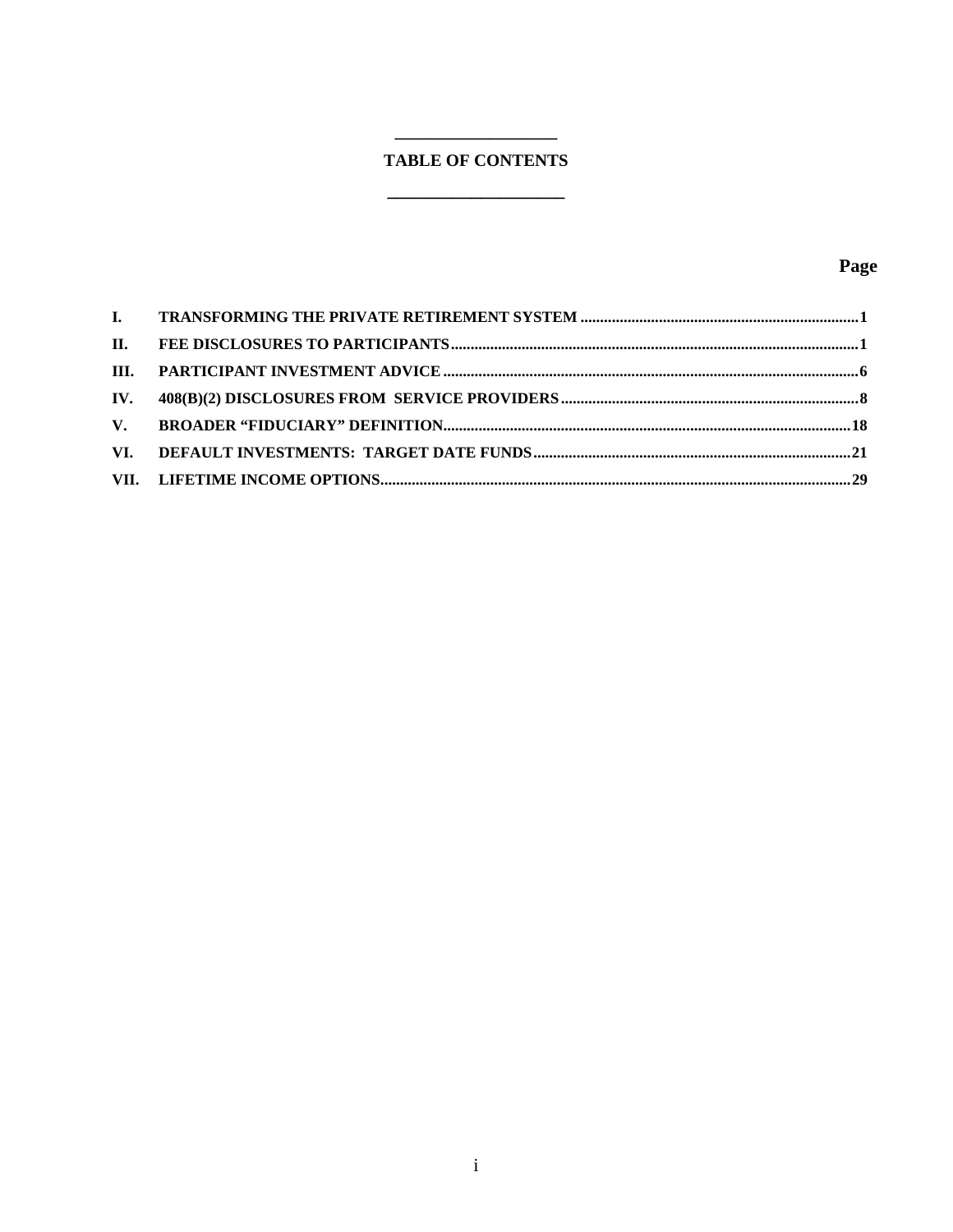# **IMPORTANT PENSION CHANGES FROM D.C. - WHAT DO YOU NEED TO KNOW?**

# **I. Transforming the Private Retirement System**

# A. General Outlook for DOL Rulemaking in 2012.

The landscape for tax-qualified retirement plans is changing. Change can be accomplished by legislation, like the Pension Protection Act of 2006, which left a sizable footprint in the retirement market. But change can also be achieved through agency action, and that is what is happening right now. 2012 is going to be a big year for the U.S. Department of Labor ("DOL"), as its various rules go into effect. Covered providers will have to deliver 408(b)(2) fee disclosures to their plan clients for the first time by July 1, 2012. Plan sponsors and recordkeepers will need to furnish new participant-level fee disclosures by August 30, 2012 in the case of calendar year plans. The prohibited transaction exemption for providing investment advice to participants became effective at the end of 2011 (December 27, 2011).

In addition to launching its final rules, the DOL is moving ahead with proposed rulemaking. A lot of people are still talking about the DOL's announcement that it will be reproposing a new "fiduciary" definition in the early part of 2012. And the DOL is expected to finalize its current proposals for target date funds and default investments. It should also be noted that the DOL is continuing to work closely with the White House and its Middle Class Task Force. Given the unprecedented involvement of the White House in the development of DOL regulations under ERISA, it is important to bear in mind that these rules are designed to make strategic improvements in the 401(k) plan arena, and that they not being issued haphazardly in isolation of one another. In sum, the DOL and the Administration are targeting these seven areas:

- 1. Fee disclosures to participants
- 2. Participant investment advice
- 3. 408(b)(2) disclosures from service providers
- 4. Broader "fiduciary" definition
- 5. Default investments
- 6. Lifetime income options
- 7. Automatic IRA legislation

# **II. Fee Disclosures to Participants**

 On October 14, 2010, the DOL finalized its regulations concerning the fee and investment-related disclosures that must be provided to participants in 401(k) plans and other defined contribution plans with participant-directed investments. In its press release announcing the issuance of these final rules, the DOL explained that the previous laws did not require plans to provide workers with "the information they need to make informed investment decisions,"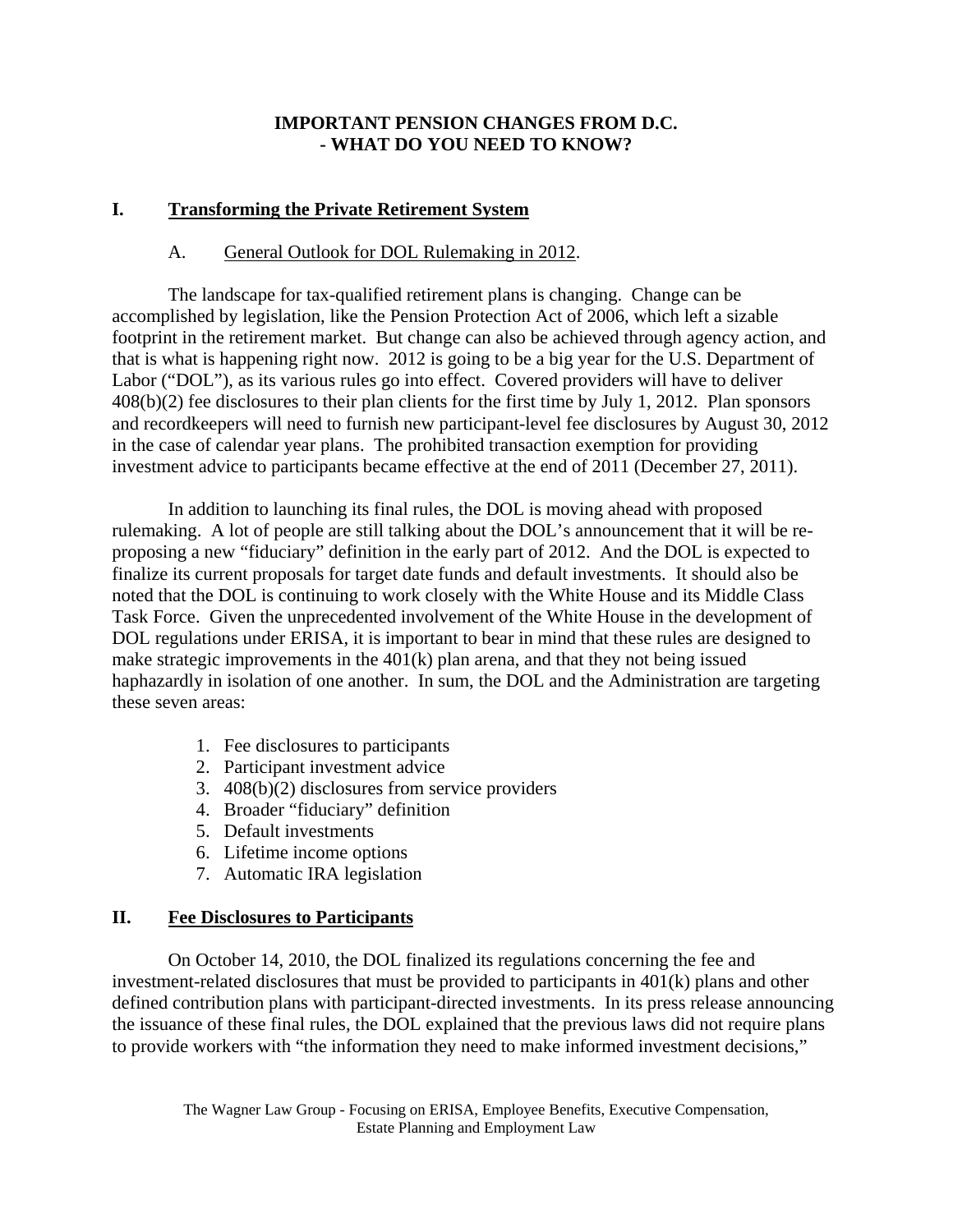such as fee and expense information. However, the new rules would enable the estimated 72 million affected participants "to meaningfully compare the investment options under their plans."

# A. Types of Plans Covered

 The new participant disclosure requirements only apply to participant-directed individual account plans, such as 401(k) plans, and they do not apply to defined contribution plans with employer-directed investments. The fiduciary obligation to provide the mandatory disclosures is generally imposed on the plan sponsor.

 Many participant-directed plans are already designed to comply with the requirements of ERISA Section 404(c), a provision which relieves plan sponsors of any fiduciary responsibility for the investment allocation decisions of individual participants. However, the new participant disclosure requirements cover all participant-directed plans, even if they are not designed to comply with ERISA Section 404(c). The 404(c) rules have been revised so that they crossreference the new disclosure rules. That is to say, in order to comply with Section 404(c), the plan must now comply with the new participant disclosure rules as well as the other requirements under Section 404(c).

### B. Coverage of Participants

 The new disclosure requirement applies to all eligible employees, and not merely participants who have actually enrolled in the plan. Thus, the entire eligible employee population will need to receive the relevant disclosures on an ongoing basis. The required disclosures include both plan-related information and investment-related information.

# C. Annual and Quarterly Disclosure of Plan-Related Information

 Under the DOL's final regulations, participants must be furnished general information about the plan annually, including an explanation of how participants may give investment allocation instructions and information concerning the plan's investment menu. Plan participants must also receive an annual explanation of the *general administrative service fees* which may be charged against their accounts as well as any *individual expenses* charged for individualized services (*e.g.*, plan loan processing fee). With respect to new participants, this information must be provided before they can first direct investments under the plan.

 Participants must also receive certain information on a quarterly basis. They must receive statements that include the quarterly dollar amounts actually charged to their plan accounts as general administrative service fees and as individual expenses, as well as a description of the relevant services.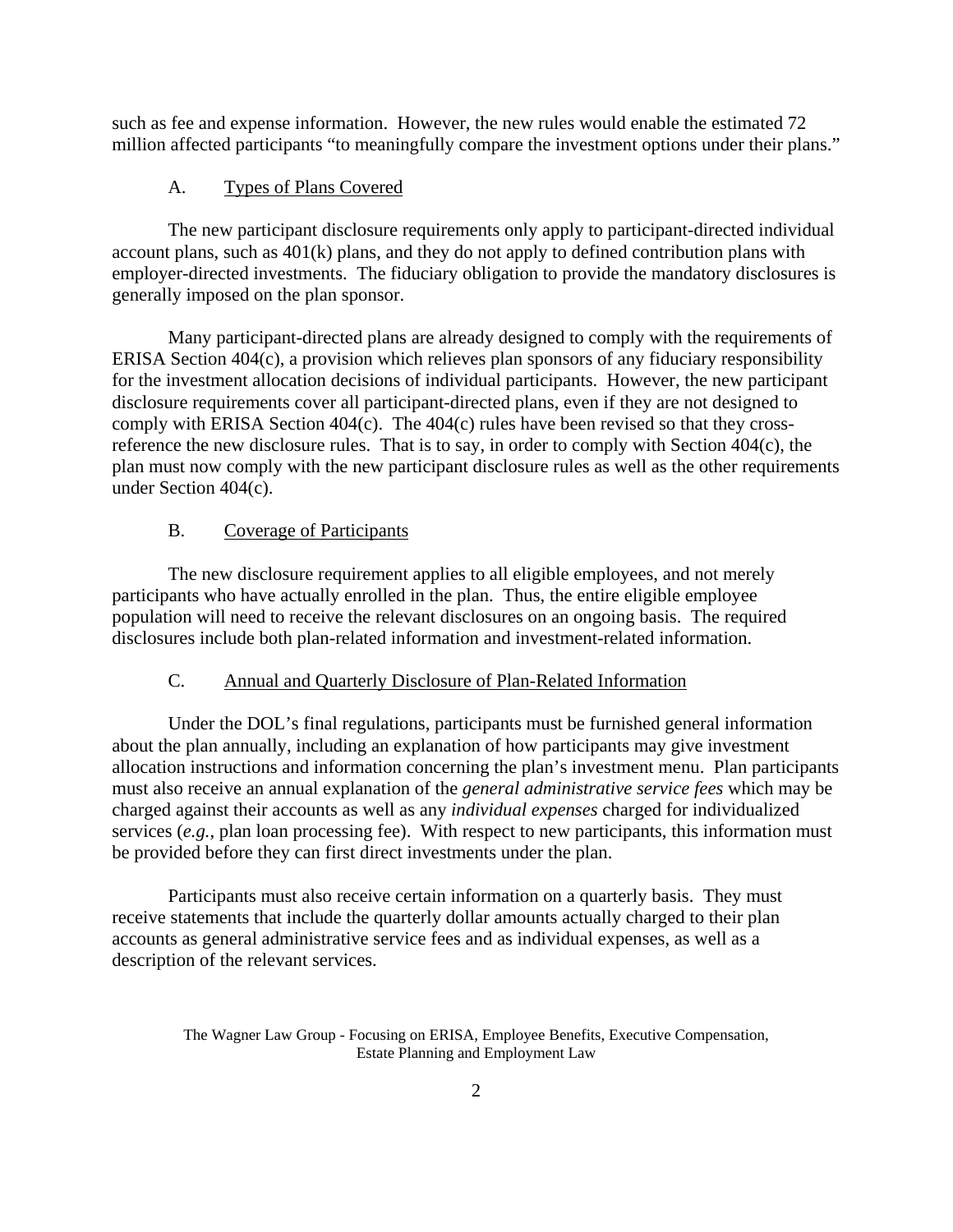The annual and quarterly fee disclosures for general administrative services and individual expenses only apply to the extent such fees are not already reflected in the total annual operating expenses of the plan's investments. For example, if a service provider is wholly compensated through indirect compensation flowing from a plan's investment funds (*i.e.*, the provider's fees are already reflected in each fund's per-share market value or "NAV"), the provider's fees and services would not be subject to these annual and quarterly fee disclosures. However, if any portion of the fees for general administrative services are paid from the total annual operating expenses of any of the plan's investments (*e.g.*, through revenue sharing or 12b-1 fees), an explanation of this fact must be included in the quarterly statements.

#### D. Annual Disclosure of Investment-Related Information

 Plan participants must receive certain fee and performance-related information relating to the plan's various investment alternatives in a comparative format, for which the DOL has created a "model comparative chart." This information must be provided on or before the date on which a participant can direct investments, and annually thereafter.

 The comparative information which must be provided includes: (a) the name and type of investment option, (b) investment performance data, (c) benchmark performance data, (d) fee information, including both the *total annual operating expenses* of each investment alternative and any *shareholder-type fees* which are not reflected in the total annual operating expenses, such as commissions and account fees, and (e) the internet website address at which additional information is available.

#### E. Information That Must Be Available Upon Request

 Upon request, participants must be provided copies of fund prospectuses (or other corresponding documents) as well as any shareholder reports and related financial statements provided to the plan.

#### F. Form of Disclosure

 The annual disclosures required under the DOL's regulations may be provided separately or as part of the plan's summary plan description ("SPD") or participant benefit statements. The required quarterly statements may also be provided separately or as part of the plan's participant benefit statements. All disclosures must be written in a manner calculated to be understood by the average participant.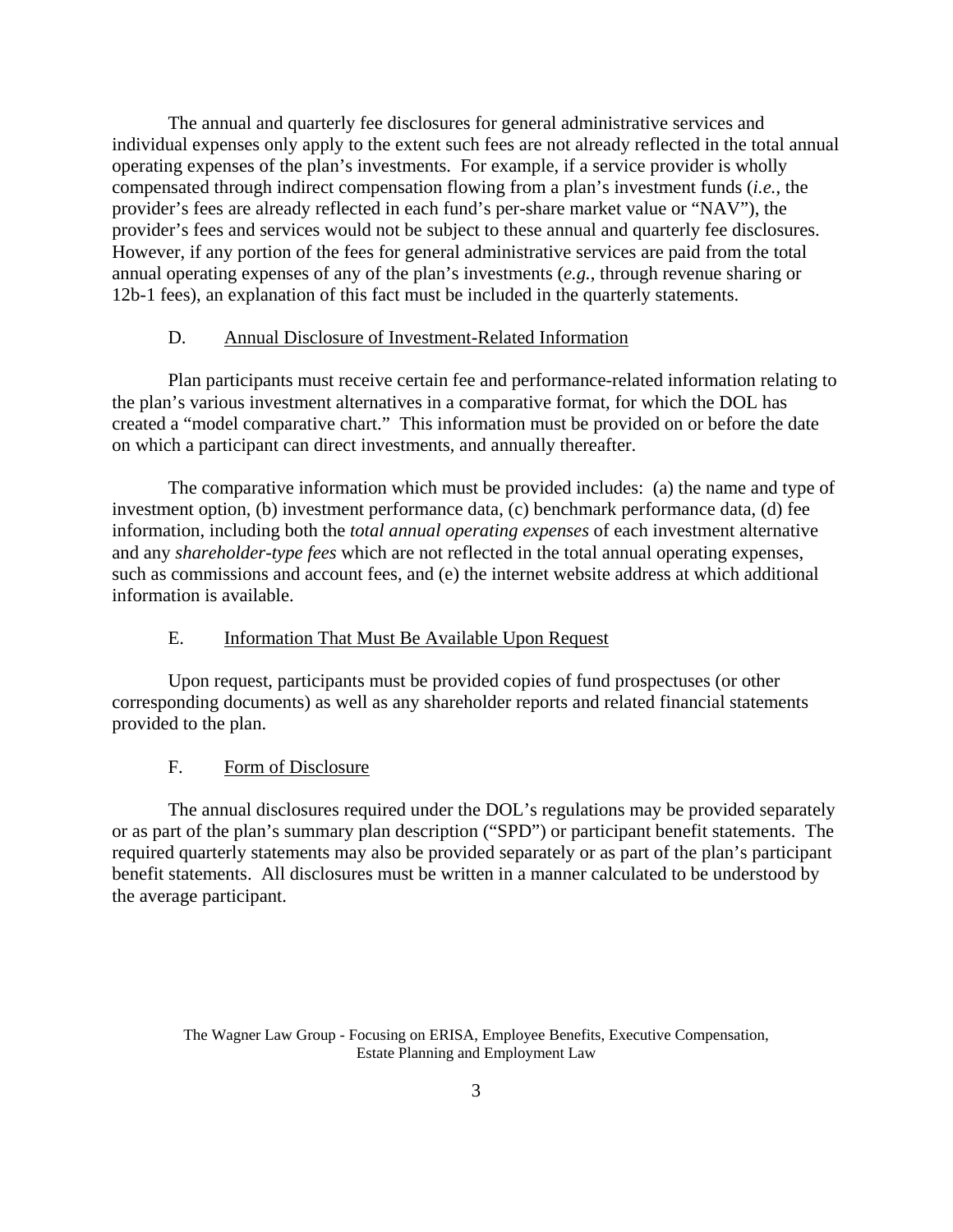#### G. Impact on Plan Sponsor's Other Fiduciary Duties

 As expressly provided in the new DOL regulations, a plan sponsor's compliance with the new disclosure rules will not relieve it of its fiduciary duty to prudently select and monitor the plan's providers and investments.

 The new regulations modify the DOL's existing regulations under ERISA Section 404(c). A plan sponsor can be relieved of any responsibility over the investment allocation decisions of individual participants, provided that the regulatory conditions under Section 404(c) are satisfied. To comply with the applicable investment-disclosure requirements under the 404(c) regulations, as modified by the DOL's new rules, participants simply need to receive the annual and quarterly disclosures required under the new regulations.

# H. Effective Date

 Although the DOL's participant disclosure regulations have been finalized, they have a delayed application date. The new disclosure requirements are imposed on plan sponsors for plan years beginning on or after November 1, 2011. In the case of calendar year plans, they went into effect on January 1, 2012. Under the final regulation, plan administrators are not required to provide the first disclosure until 60 days after: (1) the effective date of the 408(b)(2) service provider fee disclosure rule (i.e., July 1, 2012), or (2) the date the regulations apply (i.e., plan years beginning on or after November 1, 2011). Thus, plan administrators of calendar year plans have until August 30, 2012, to provide the initial disclosure.

#### I. Potential Impact on Administrative Service Providers

The new regulations will clearly have the greatest impact on third party administrators ("TPAs") and bundled service providers. Given the fact that the DOL's final regulations are generally consistent with its 2008 proposed rulemaking, providers that have already modified their systems based on the DOL's proposed rules are likely to require modest changes only.

There will be one administrative advantage under the new participant disclosure regime. Under the prior version of the 404(c) regulations, participants generally had to receive a copy of a fund's prospectus prior to the participant's initial investment in such fund. As a practical matter, this burdensome requirement forced recordkeepers to deliver copies of all the plan's fund prospectuses to all new participants. However, as modified by the new rules, prospectuses will only need to be provided upon request by a participant.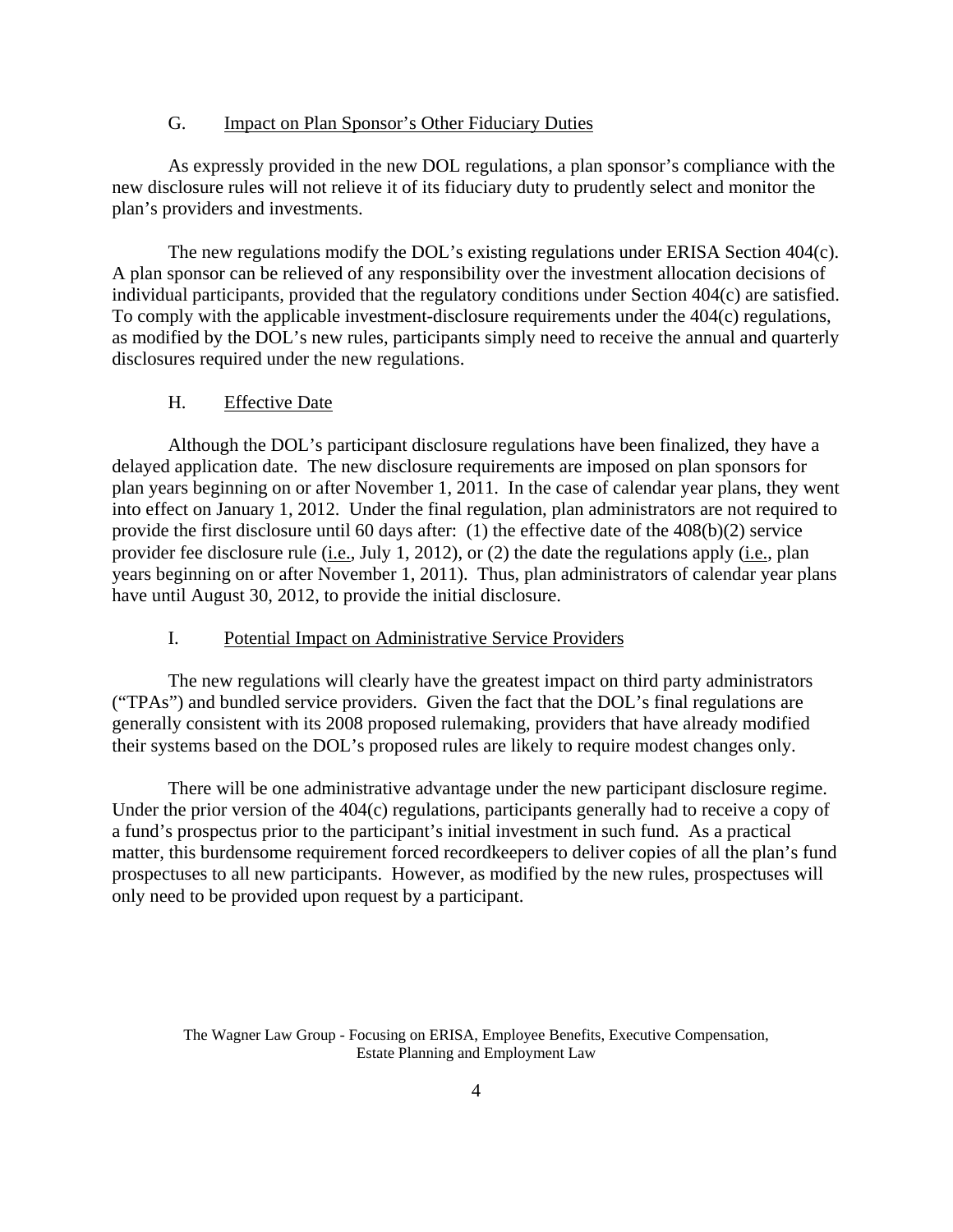#### J. Potential Impact on Financial Advisors

 Under the new regulations, there is no special disclosure requirement for the fees and services of brokers receiving indirect compensation only (*e.g.*, 12b-1 fees and other types of revenue sharing payments). If the broker's compensation is fully reflected in the total annual operating expenses of the plan's investments, the annual and quarterly fee disclosures of planrelated information, as discussed above, would not apply. To the extent the broker's advisory services were deemed general administrative services, an explanation that a portion of the fees for such services were being paid from the total annual operating expenses of the plan's investments would have to be included in the quarterly statements. However, whether a broker's advisory services should be characterized as general administrative services is somewhat unclear under the new regulations.

With respect to registered investment advisers ("RIAs"), it is similarly unclear if a RIA's separate advisory fee (unrelated to the total annual operating expenses of the plan's investments) should be characterized as a general administrative service fee or a shareholder-type fee. If the advisory fee is deemed to be a general administrative service fee, it would need to be reflected in both the annual and quarterly disclosures, although the RIA's advisory fee would not have to be separately itemized. If the RIA's advisory fee can be categorized as a shareholder-type fee, they presumably would not have to be reflected in the quarterly disclosures as a general administrative service fee.

Even if the impact of the new regulations on many financial advisors will be indirect, it is likely to be significant. Given the detailed level and comparative nature of the disclosures that will be provided to participants, many will scrutinize their respective plan's investments and fees. The enhanced disclosures may also prompt them to pressure plan sponsors, asking "hard" questions about the performance of the plan's investments as well as the size of plan fees. This pressure is likely to reinforce the heightened scrutiny of 401(k) fees that is already being applied in the retirement plan market.

 There is a good chance that a significant number of plan participants will be "caught off guard" by the new fee disclosures delivered to them, once the new rules go into effect. Additionally, as a result of the anticipated feedback from participants and their ongoing scrutiny of the plan's fees, plan sponsors may also become more sensitive to the level of the plan's fees. Fortunately, plan sponsors still have some time to prepare for the new disclosure regime. For calendar year plans, the DOL's participant disclosure rules will not take effect until August 30, 2012. During this critical interim period, advisors should help plan sponsors prepare for this change. Advisors can discuss the new disclosure rules with the plan's recordkeeper, to determine the extent to which the newly mandated fee disclosures are (or are not) already being provided to participants. The advisor can also meet with participants to discuss the new fee disclosures, and integrate a review of this information into investment education sessions with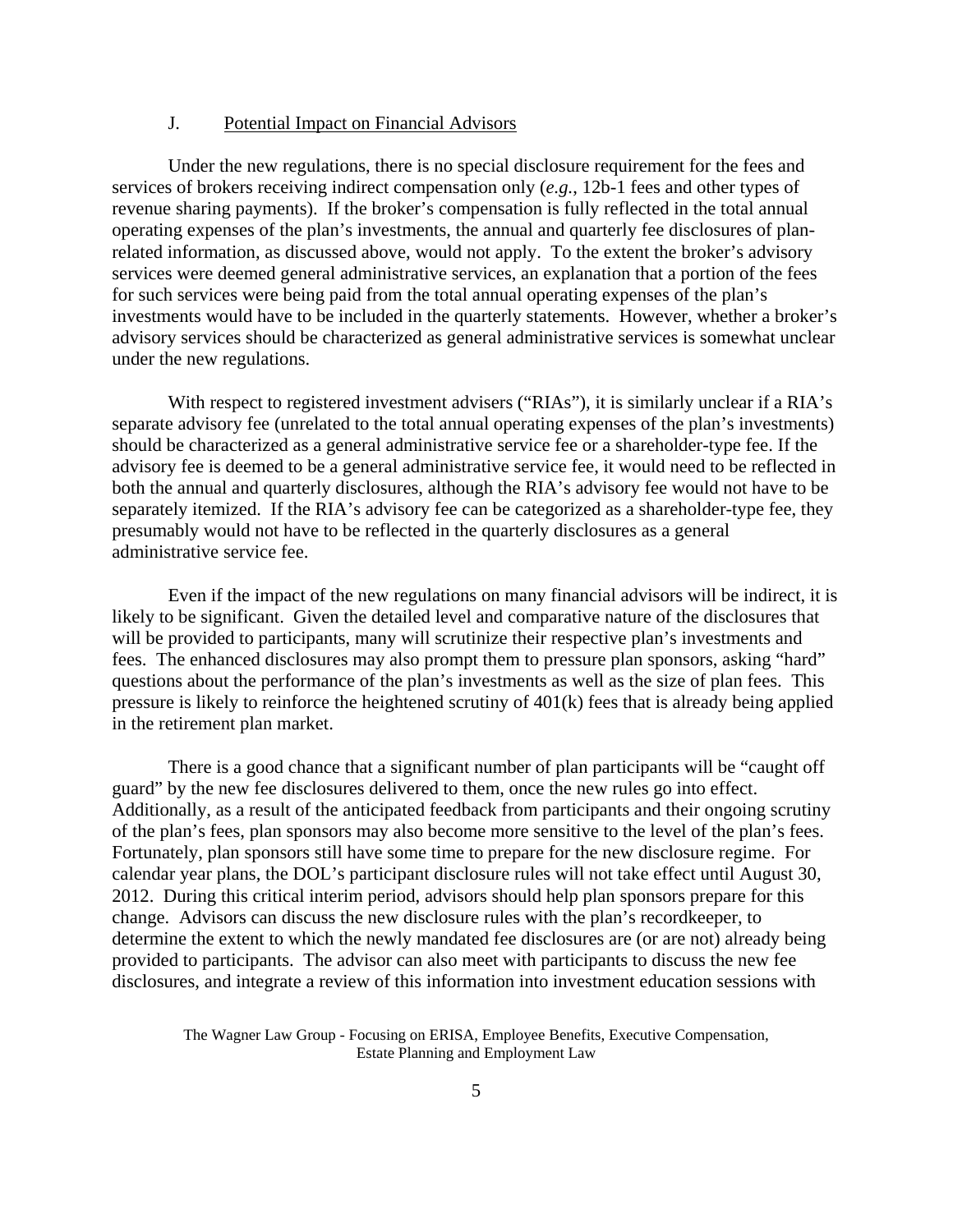participants. If the plan sponsor is concerned with the potential reaction and scrutiny from participants, advisors can remind the sponsor that a prudent review of the plan's investments and services is the best defense against fiduciary liability, and that the sponsor can always strengthen its fiduciary review process if it has any concerns.

# **III. Participant Investment Advice**

Many non-fiduciary providers of investment services to DC plans receive variable compensation from or through the plan's investments. For example, a broker-dealer may receive different 12b-1 fees from a plan's lineup of investments, or a mutual fund platform may receive different fees from the proprietary funds included in a plan's menu. The fact that they receive variable rates of compensation from the plan's investments makes it unlawful for them to provide fiduciary advice to participants (without a prohibited transaction exemption). A provider of participant advice cannot give fiduciary advice to a participant, if it can increase its compensation by steering participants to funds with higher payouts. Because of the strict nature of ERISA, the mere existence of the conflict would trigger a prohibited transaction. And so, even if a provider acts in good faith and its advice to participants does not cause an overconcentration in funds with the highest fees, the advice would be unlawful and would result in prohibited transactions.

#### A. DOL Final Regulations for Participant Investment Advice

Fortunately, there is a specific exemption from the prohibited transaction rules that allows these investment providers to offer advice to plan participants. This exemption was included as part of the Pension Protection Act of 2006. The DOL had finalized its first iteration of the investment advice regulations on January 21, 2009, during the last days of the Bush Administration. However, under the new Obama Administration, the DOL withdrew these regulations, publishing new final regulations on October 25, 2011. Although various aspects of the DOL's rules changed during the rulemaking process, the basic features remain consistent with the statutory framework from the Pension Protection Act.

 A provider can take advantage of the statutory prohibited transaction exemption if it qualifies as a "Fiduciary Adviser". To be a Fiduciary Adviser, the provider must be either a registered investment adviser ("RIA"), a broker-dealer, a bank or an insurance company.

 In addition, the participant advice must be provided through an "Eligible Investment Advice Arrangement". The final rules describe 2 different types of Eligible Investment Advice Arrangements: a "Fee-Leveling" arrangement" and a "Computer Model" arrangement. If the Eligible Investment Advice Arrangement is a Fee-Leveling arrangement, the fee earned by the Fiduciary Adviser must be level and cannot vary with the participants' investment allocation decisions. If the Eligible Investment Advice Arrangement is a Computer Model arrangement,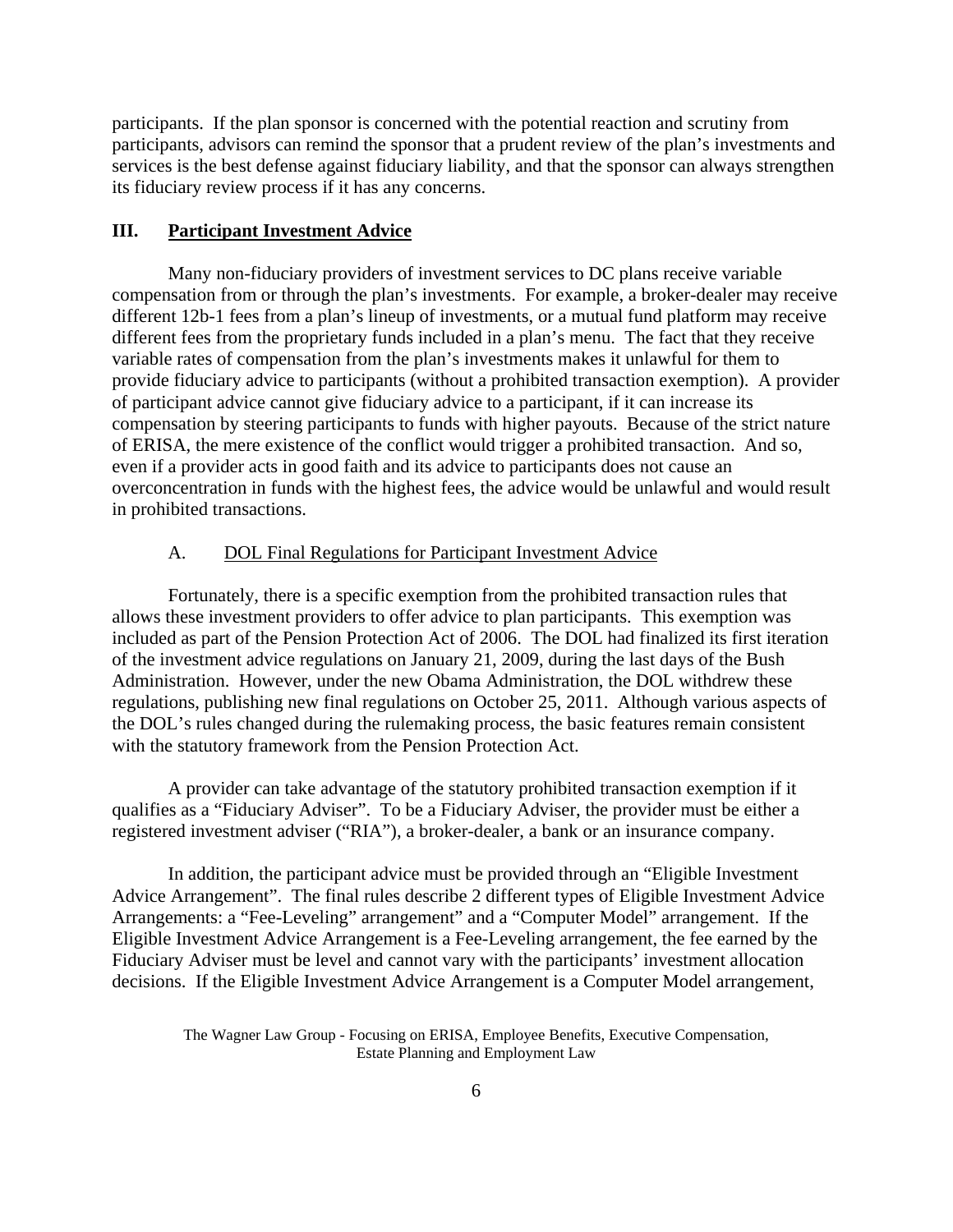the Fiduciary Adviser's advice to participants must be limited to the advice generated by a computer model certified by an expert.

 The Eligible Investment advice Arrangement must meet a number of operational conditions. A plan's participation in the arrangement must be authorized by the plan sponsor or another fiduciary that is separate and unrelated to the Fiduciary Adviser. The arrangement must also be reviewed annually by an independent auditor. Furthermore, participants must receive an upfront notice with disclosures concerning the fees charged for investment advice as well as any material affiliations between the Fiduciary Adviser and any other involved parties.

#### B. Fee-Leveling Arrangement

If a Fiduciary Adviser provides advice to participants under a Fee-Leveling arrangement, the Fiduciary Adviser's compensation (and the compensation of the Fiduciary Adviser's employees and representatives) must be level. However, any plan-related fees earned by the Fiduciary Adviser's affiliates can vary.

For example, let's take a mutual fund platform maintained by the ABC Fund family. Let's further assume that a 401(k) plan on this platform invests in a mix of ABC Funds and third party funds. If the investment manager of the ABC Funds (ABC Fund Manager) were to give allocation advice to the plan participants, it would clearly have a conflict of interest because of its incentive to steer participants to the ABC Funds to increase its own flows and compensation. However, let's say that the ABC Fund family creates a brand new affiliated RIA called "ABC Fiduciary Adviser". So long as ABC Fiduciary Adviser receives level compensation for the advice provided to plan participants, ABC Fund Manager is permitted to receive compensation that varies with the participants' level of investment in the ABC Funds. Thus, the fee-leveling requirement is imposed on ABC Fiduciary Adviser alone, and ABC Fund Manager and any other affiliates are permitted to receive variable compensation from the plan's investments.

#### C. Computer Model Arrangement

If a Fiduciary Adviser provides advice to participants under a Computer Model arrangement, the Fiduciary Adviser's investment advice must be provided through an objective computer model that is independently certified not to favor investment options that would result in greater fees for the Fiduciary Adviser. The Fiduciary Adviser must request risk profile information and other relevant participant data, and the Computer Model must take this information into account when providing participant advice. So long as the participant advice is based on the Computer Model advice, the Fiduciary Adviser is permitted to receive compensation that varies with the participants' investment allocation decisions under the plan.

During the rulemaking process, the DOL had made some comments that implied that Computer Models would need to recommend index funds over actively managed funds for fee-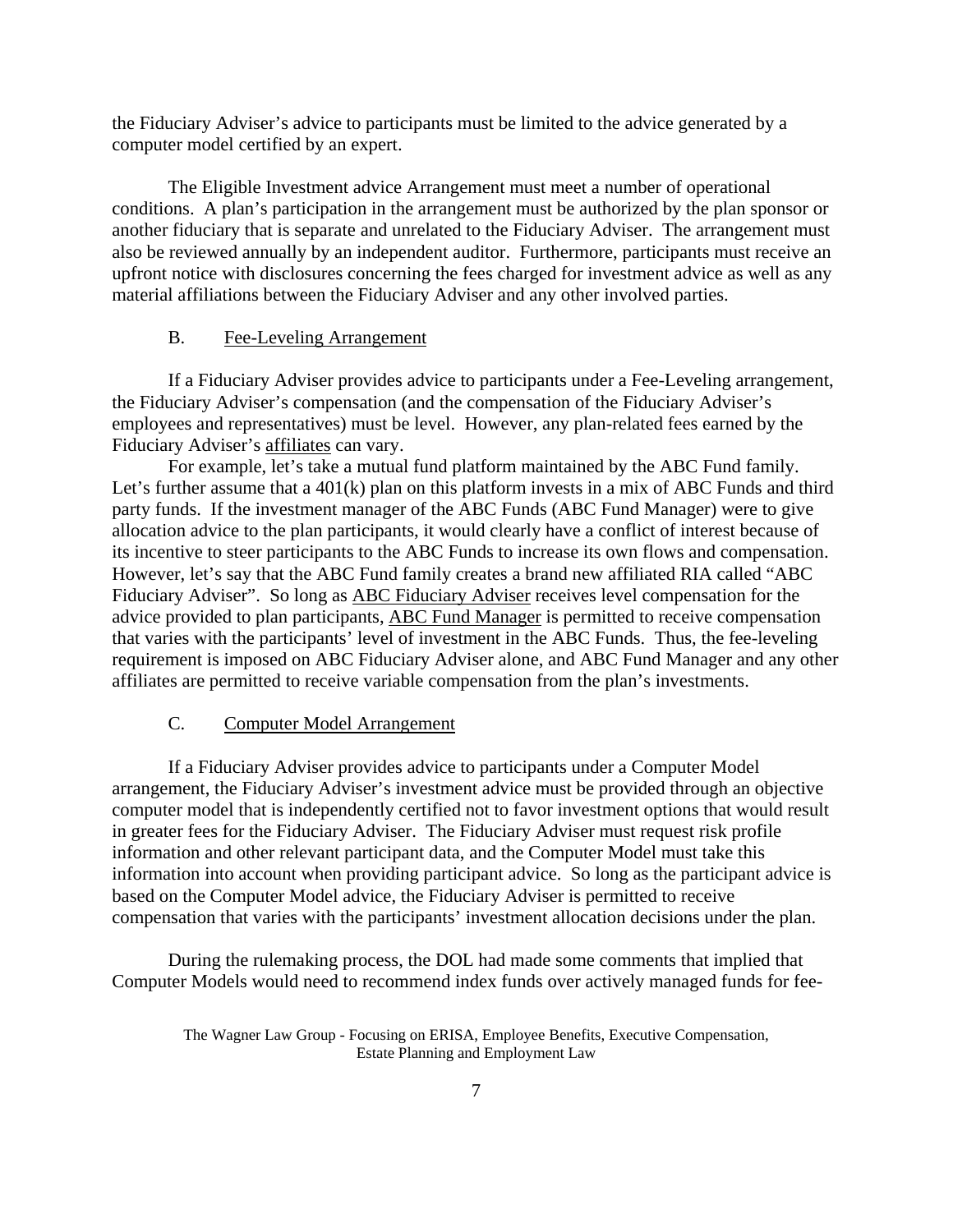related reasons. However, the DOL has backed away from its comments, and the final rules do not favor passively or actively managed funds.

As a formal matter, the participant investment advice rules also apply to IRAs. However, as a practical matter, it is unclear if providers will be able to create Computer Models with the capability of advising IRA owners. Computer Models by their nature are typically only able to provide advice with respect to a finite menu of designated investment options. So they are wellsuited for advising 401(k) plan participants, but not for advising IRA owners with the freedom to select investments from an entire universe of securities.

#### D. Effective Date

The DOL's participant investment advice rules go into effect on December 27, 2011.

#### **IV. 408(b)(2) Disclosures from Service Providers**

# A. "Hidden" Fees and Conflicts of Interest

There has been a great deal of discussion surrounding the so-called "hidden" payments flowing from the plan's investments to its service providers (e.g., recordkeeper, pension consultant). Plan sponsors are undoubtedly aware of the "hard dollar" fees invoiced directly to the plan or the employer, but they may not necessarily understand that the service provider can also receive indirect compensation from the plan's investment funds and the managers of such funds. The hidden payments made to a plan's service provider might include shareholder servicing fees (as well as 12b-1 fees and sub-transfer agency fees) paid from the plan's investment funds or revenue sharing payments made directly from the fund managers. Thus, a plan sponsor could conceivably select what appears to be a "free" administrative service for the plan, without understanding that the provider's compensation was being passed on to plan participants in the form of higher embedded costs in the plan's investment funds.

A plan sponsor's ignorance of the fact that administrative service providers can receive such indirect compensation can result in a potential conflict of interest for the administrative service provider. By steering plan clients to the arrangement with the highest level of indirect compensation, the provider is presumably able to receive fees in excess of what plan clients would otherwise agree to if they knew the true cost of services. Ironically, the arrangement with the highest level of indirect compensation may be the most attractive to an uninformed plan client, because it would have lower "hard dollar" fees, creating the false impression that this service arrangement was the cheapest for the plan.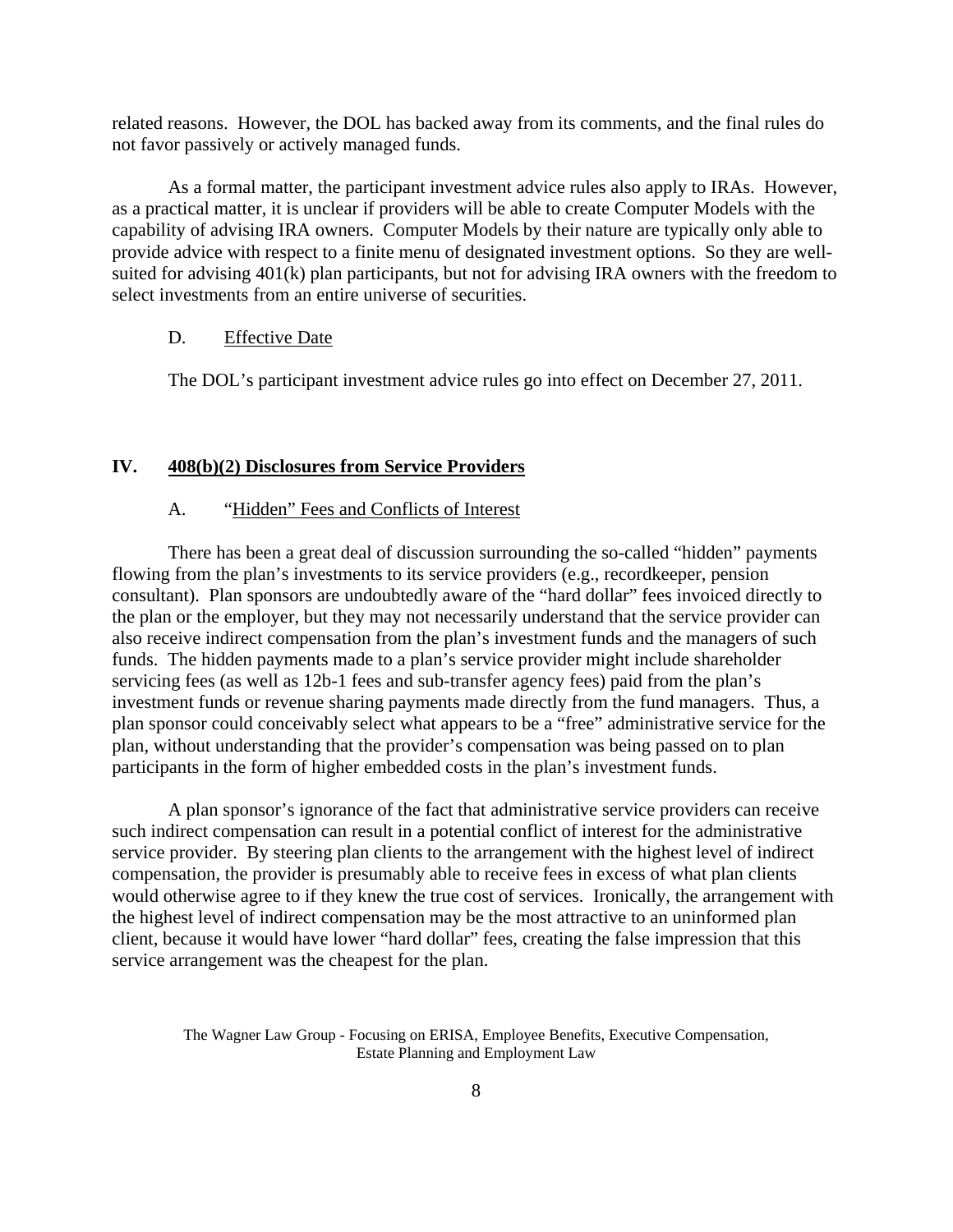For example, let's assume that an employer is looking for a provider of administrative services to its 401(k) plan. The provider offers the plan sponsor two options: (1) the employer can order services *a la carte* with no restriction on the combination of services and investment funds available for an annual fee of \$10,000, and (2) the employer may choose pre-packaged services with a limited investment menu for an annual fee of \$4,000. If the plan sponsor does not realize that the provider is receiving "hidden" compensation from the plan's investment funds and fund managers, the plan sponsor may prematurely conclude that the second option is the best choice for the plan and its participants. Unfortunately, the total compensation payable to the provider under the pre-packaged option may greatly exceed \$10,000 (*i.e.*, the cost of the first option), and the hidden cost would be directly or indirectly borne by the plan's participants.

Revenue sharing among a plan's investment and service providers is not prohibited under ERISA. But without full disclosure of the indirect compensation paid to the plan's service providers, the plan and its participants might end up paying fees that are unreasonable, resulting in a breach of its fiduciary duties under ERISA.

#### B. Retirement Security Initiative – Improving Transparency.

To address these concerns, the Obama Administration wants to improve "the transparency of 401(k) fees to help workers and plan sponsors make sure they are getting investment, record-keeping, and other services at a fair price."<sup>1</sup> Consistent with this policy objective, interim final regulations were published on July 16, 2010 requiring service providers to provide specific disclosures with respect to fees. After several postponements of the effective date, final regulations were issued on February 2, 2012, establishing July 1, 2012 as the date by which initial disclosure must be made.

The DOL initiative to educate plan sponsors about  $401(k)$  fees and to improve fee transparency actually began more than a decade ago. In 1997, the DOL held a hearing on 401(k) plan fees in response to several consumer magazines criticizing the size of such fees.<sup>2</sup> In 1998, the DOL published a booklet for plan participants called "A Look At 401(k) Plan Fees," as well as a much more sizable 72-page report for plan sponsors ("Study of 401(k) Fees and Expenses"). $3$  Unfortunately, the DOL's informal efforts to persuade plan sponsors and plan participants to ask the right questions about 401(k) fees apparently failed. In light of that failure, the DOL is now requiring service providers to disclose the answers to questions that the DOL believes plan sponsors should have been asking.

1

<sup>&</sup>lt;sup>1</sup> Annual Report of the White House Task Force on the Middle Class, February 2010.

<sup>&</sup>lt;sup>2</sup> "Protect Yourself against the Great Retirement Rip-off," *Money Magazine* (April 1997). "Your 401(k)'s Dirty Little Secret," *Bloomberg Personal* (September 1997).

<sup>&</sup>lt;sup>3</sup> A Look at 401(k) Plan Fees" is posted at http://www.dol.gov/ebsa/publications/401k\_employee.html. The Study of 401(k) Fees and Expenses is posted at: http://www.dol.gov/ebsa/pdf/401kRept.pdf.

The Wagner Law Group - Focusing on ERISA, Employee Benefits, Executive Compensation, Estate Planning and Employment Law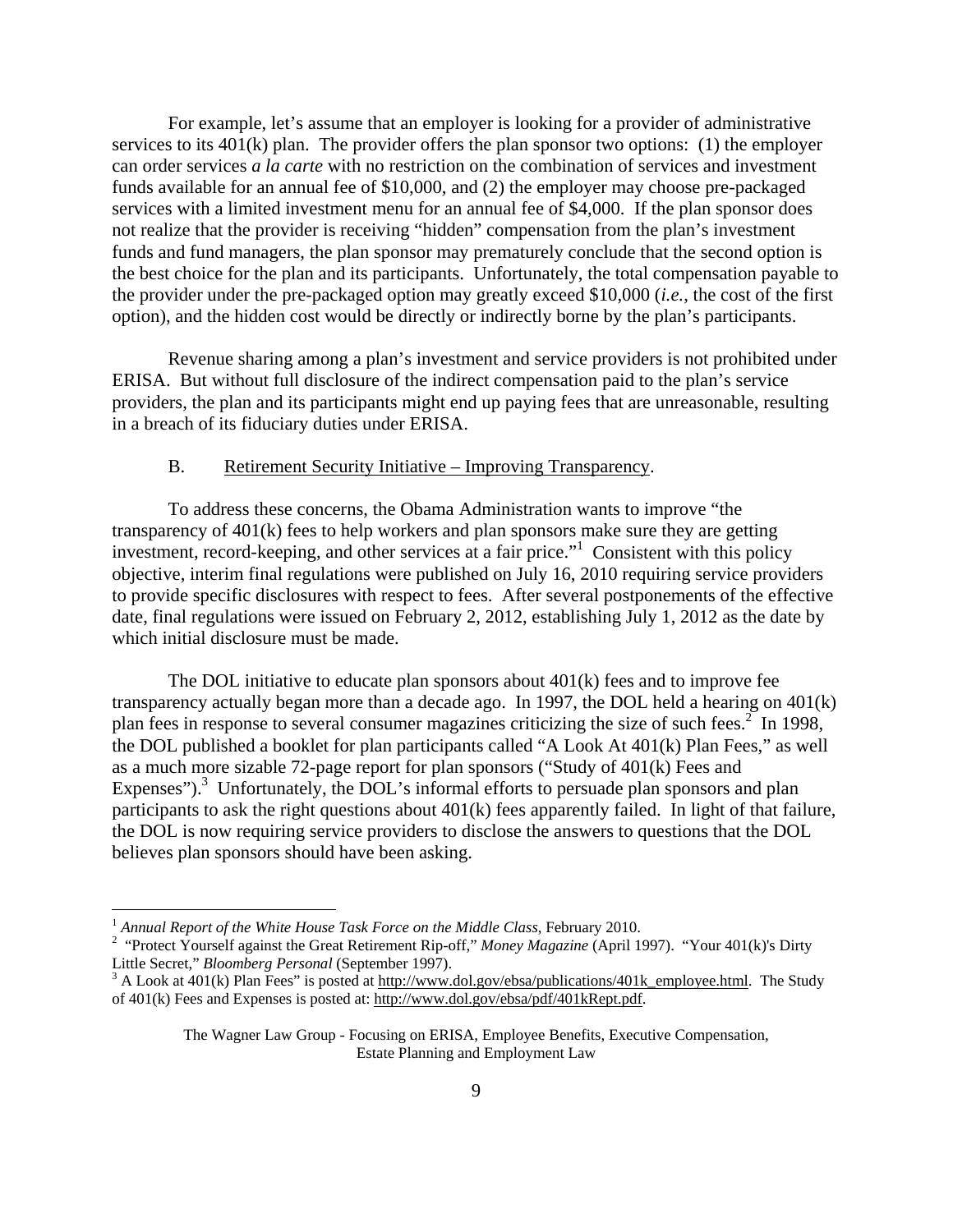#### C. Background – Prohibited Transaction Rules Under ERISA.

The prohibited transaction rules under ERISA cover a broad spectrum of activities. In addition to banning transactions that involve fiduciary conflicts of interest, the prohibited transaction rules prohibit the use of plan assets with respect to many other activities (other than the payment of benefits). Fortunately, there is a specific exemption that allows the use of plan assets to pay fees for reasonable services.

ERISA Section 408(b)(2) provides relief from ERISA's prohibited transaction rules for the use of plan assets to pay for services between a plan and a party in interest (e.g., recordkeeper). The conditions of this statutory exemption are satisfied if:

- the contract or arrangement is reasonable,
- the services are necessary for the establishment or operation of the plan, and
- no more than reasonable compensation is paid for the services.

Before the 408(b)(2) disclosure rules were adopted, ERISA did not impose a significant administrative burden on service providers that were paid with plan assets. Other than satisfying the plain meaning of the above requirements under the statute itself, the DOL merely imposed one other requirement. The plan must be able to terminate the service contract or arrangement without penalty on reasonably short notice.<sup>4</sup>

D. Final  $408(b)(2)$  Regulations

# 1. Interim Final Regulations and 2012 Final Regulations

On July 16, 2010, the DOL released interim final regulations under ERISA Section 408(b)(2) that were ultimately followed by final, final regulations issued on February 2, 2012. If a service provider is paid directly or indirectly with plan assets, such arrangement will trigger a prohibited transaction under ERISA, unless the plan sponsor receives certain fee disclosures required under the DOL's rules. The purpose of these rules is to ensure plan fiduciaries have sufficient information, to be able to assess the reasonableness of the compensation paid for plan services.

 $\overline{a}$ 

 $429$  CFR 2550.408b-2(c).

The Wagner Law Group - Focusing on ERISA, Employee Benefits, Executive Compensation, Estate Planning and Employment Law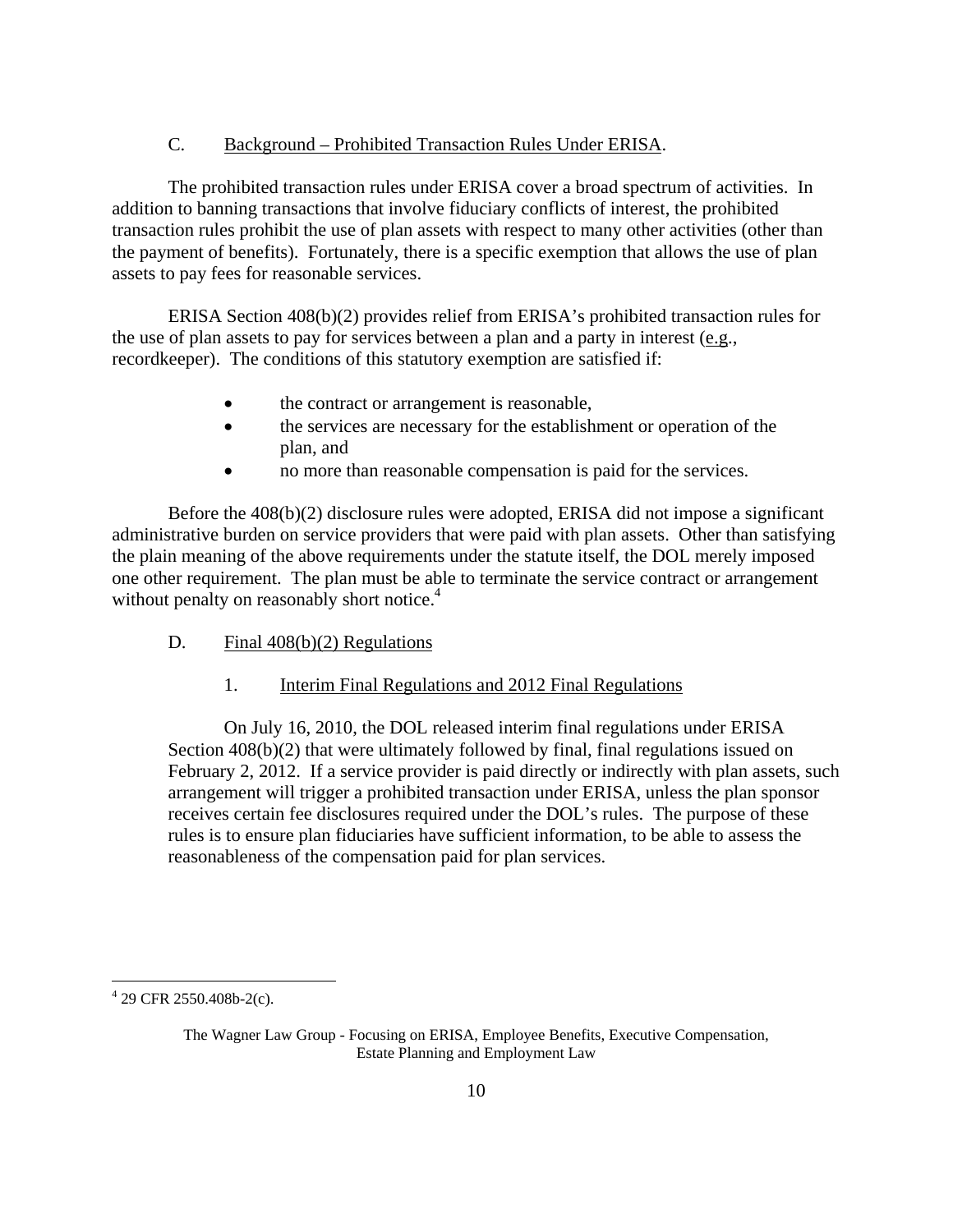The effective date for the interim rules was pushed back from July 16, 2011 to January 1, 2012, and then to April 1, 2012.<sup>5</sup> The final regulations provide for a further postponement to July 1, 2012 and will apply to existing services arrangements as of that date, as well as to new arrangements entered into thereafter. The rapidly dwindling lead time originally provided was intended to accommodate the costs and burden of transition to the new disclosure regime.

2. Covered Plans

 $\overline{a}$ 

Under the proposed regulations, all employee benefit plans subject to Title I of ERISA were subject to the regulation's disclosure requirements. The final regulations retrench by defining a covered plan to mean an employee pension plan. IRAs, Simplified Employee Pensions, SIMPLE retirement accounts and certain legacy 403(b) arrangements (for which no employer contributions were made after 2008) are excluded from this definition and, therefore, not affected by the disclosure requirements of the final regulation.

# 3. Covered Service Providers.

The final rule is limited to service providers that reasonably expect to receive \$1,000 or more in compensation (direct or indirect) from providing plan services to a covered plan that fall under one of the following categories:

- a. Services provided (i) in the capacity of an ERISA plan fiduciary, (ii) as an investment adviser registered under either the Investment Advisers Act of 1940 or state law or (iii) as a fiduciary to certain look-through investment products that holds plan assets, such as collective trusts, hedge funds and private equity funds but not including mutual funds or insurance products providing a fixed rate of return. To be included in the third category, the plan must have a direct equity investment in the contract, product or entity and fiduciary services provided to underlying investments (i.e., to second tier investment vehicles) are not taken into account.
- b. Recordkeeping or brokerage services provided to individual account plans that permit participants to direct the investment of their accounts. This category assumes that one or more designated investment alternatives have been made available through an investment platform. As discussed, the final regulations

<sup>&</sup>lt;sup>5</sup> EBSA News Release, February 11, 2012 (announcing DOL's intent to delay effective date to January 1, 2012). IRS Employee Plans News, Issue 2011-5, June 22, 2011 (announcing DOL's proposed rule extending and aligning the applicability dates for its retirement plan fee disclosure rules).

The Wagner Law Group - Focusing on ERISA, Employee Benefits, Executive Compensation, Estate Planning and Employment Law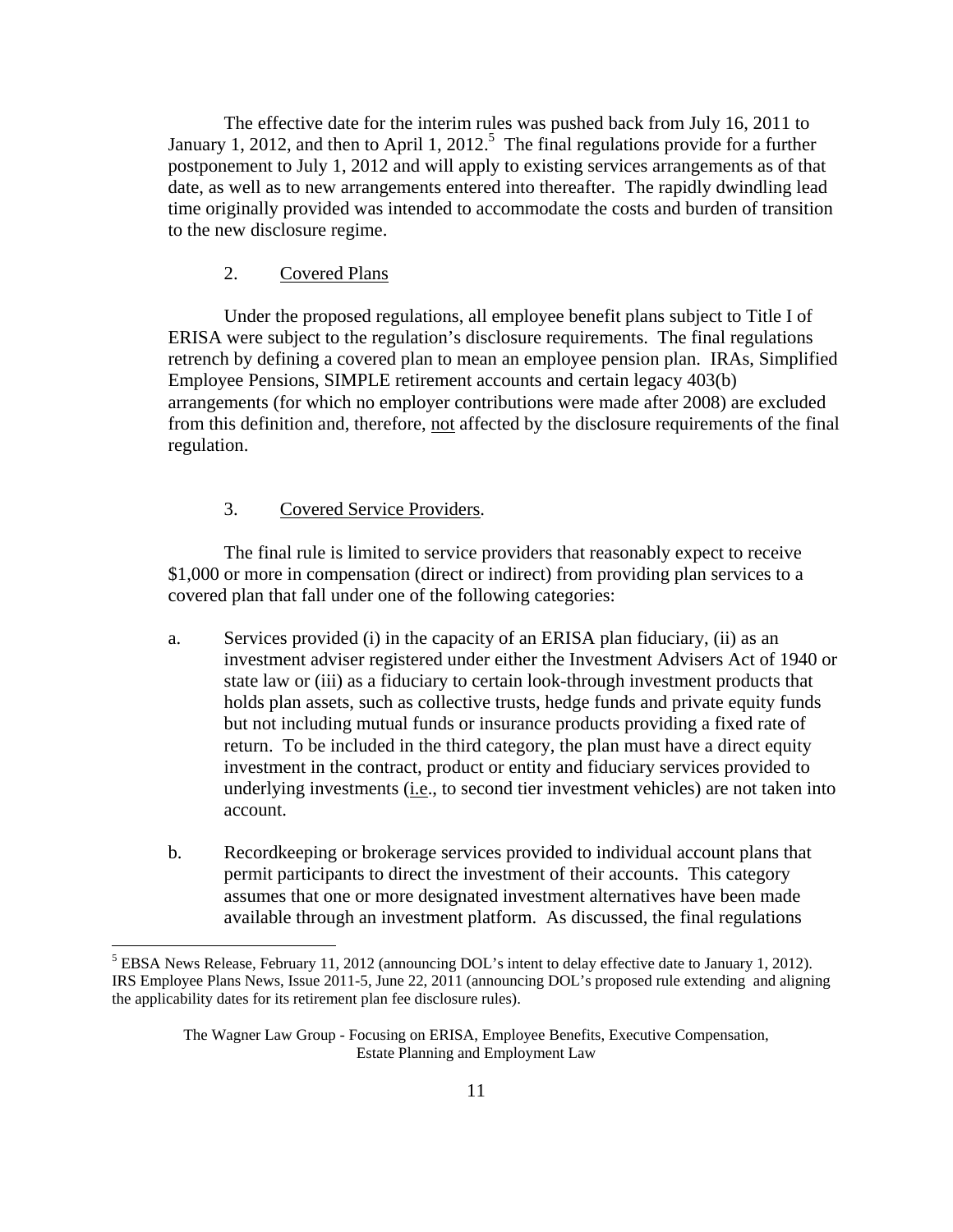expand the disclosure obligation of such recordkeepers and brokers to compensation information regarding each designated investment alternative.

- c. Services within a broad list of categories that are reasonably expected to be paid for by indirect compensation or compensation paid among related parties. Service categories include investment consulting, accounting, auditing, actuarial, appraisal, development of investment policies, third party administration, legal, recordkeeping and valuation services.
	- 4. Required Disclosure
- a. General. A covered service provider must disclose in writing to the plan sponsor or similar plan fiduciary all services to be provided to the plan, not including nonfiduciary services. Service providers must also disclose whether they will provide any services to the plan as a fiduciary either within the meaning of ERISA §3(21) or under the Investment Advisers Act of 1940.
	- i. Formal Contract No Longer Required. Unlike the proposed regulations which would have required that the terms of the service contract or arrangement be in writing, the final regulation does not require a formal written contract delineating the disclosure obligations of the service provider.
	- ii. Disclosure of Conflicts No Longer Required. The interim final rule had eliminated the required disclosure of conflicts of interest on the part of service providers. The reasoning for this change is that the expanded disclosure of compensation arrangements with parties other than the plan will be a better tool for purposes of enabling fiduciaries to assess a service arrangement's reasonableness, as well as potential conflicts of interest. To improve a plan fiduciary's ability to make such an assessment, the final 2012 regulations added a requirement that the service provider also describe the arrangement between the payer of any indirect compensation and the service provider (or an affiliate or subcontractor of the service provider) pursuant to which the indirect compensation will be paid.
- b. Distinction Based on Direct or Indirect Compensation. Different rules apply to the receipt of direct and indirect compensation, with the latter thought more likely to implicate conflicts of interest.
	- i. Direct compensation is defined as compensation received from the plan.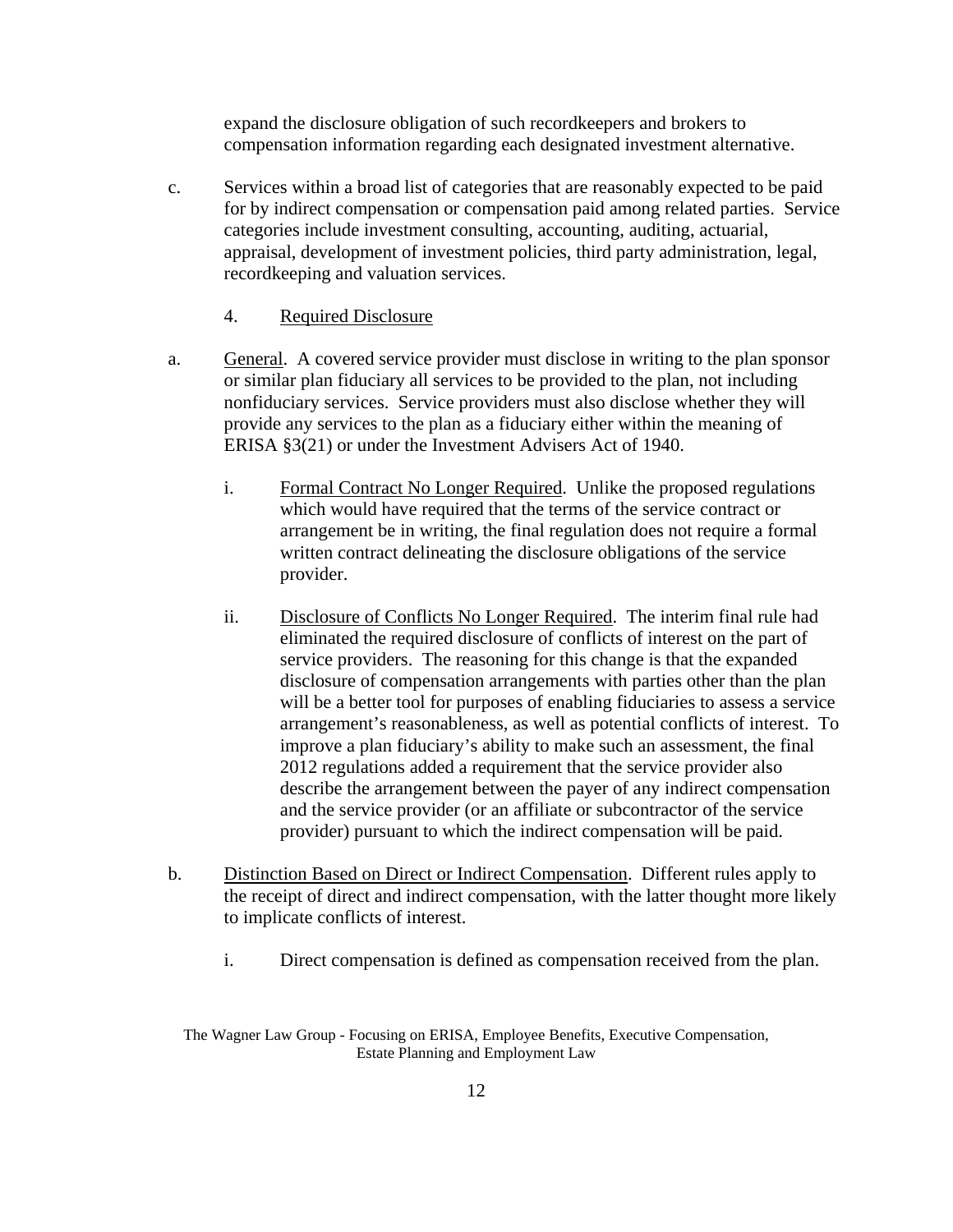- ii. Indirect compensation is defined as compensation received from a source other than the plan, the plan sponsor, the covered service provider or an affiliate or subcontractor in connection with the services arrangement. For example, indirect compensation generally includes fees received from an investment fund, such as 12b-1 fees, or from another service provider, such as a finder's fee.
- iii. Non-monetary compensation valued at \$250 or less, in the aggregate, during the term of the contract, is disregarded.
- c. Disclosure of Compensation. Covered service providers are required to disclose all direct and indirect compensation that the service provider, an affiliate or a subcontractor expects to receive from the plan. In the case of indirect compensation, the service provider must identify the services for which the indirect compensation will be received as well as the payer of the indirect compensation and describe the payer's arrangement with the service provider resulting in the payment of the indirect compensation.
	- i. Format. Compensation may be expressed as a dollar amount, formula, percentage of covered plan assets, a per capita charge, or by any other reasonable method that allows a plan fiduciary to evaluate the reasonableness of the compensation.
	- ii. Manner of Receipt. Disclosure must include a description of the manner in which the compensation will be received, such as whether it will be billed or deducted directly from participants' accounts.
	- iii. Transaction-Based Fees Received by Affiliates or Subcontractors. Compensation set on a transaction basis (e.g., commissions or soft dollars) or charged directly against the plan's investment (e.g., 12b-1 fees) and paid among the covered service provider, an affiliate or a subcontractor must be separately disclosed. The services for which the compensation is to be paid, the recipient and the payer must be identified. Other types of compensation do not require separate disclosure.
	- iv. Bundled Services. Except for the special rules discussed below, there is no requirement to unbundle service pricing.
- d. Special Rules for Recordkeepers. A person who provides recordkeeping services must provide a description of the direct and indirect compensation that the service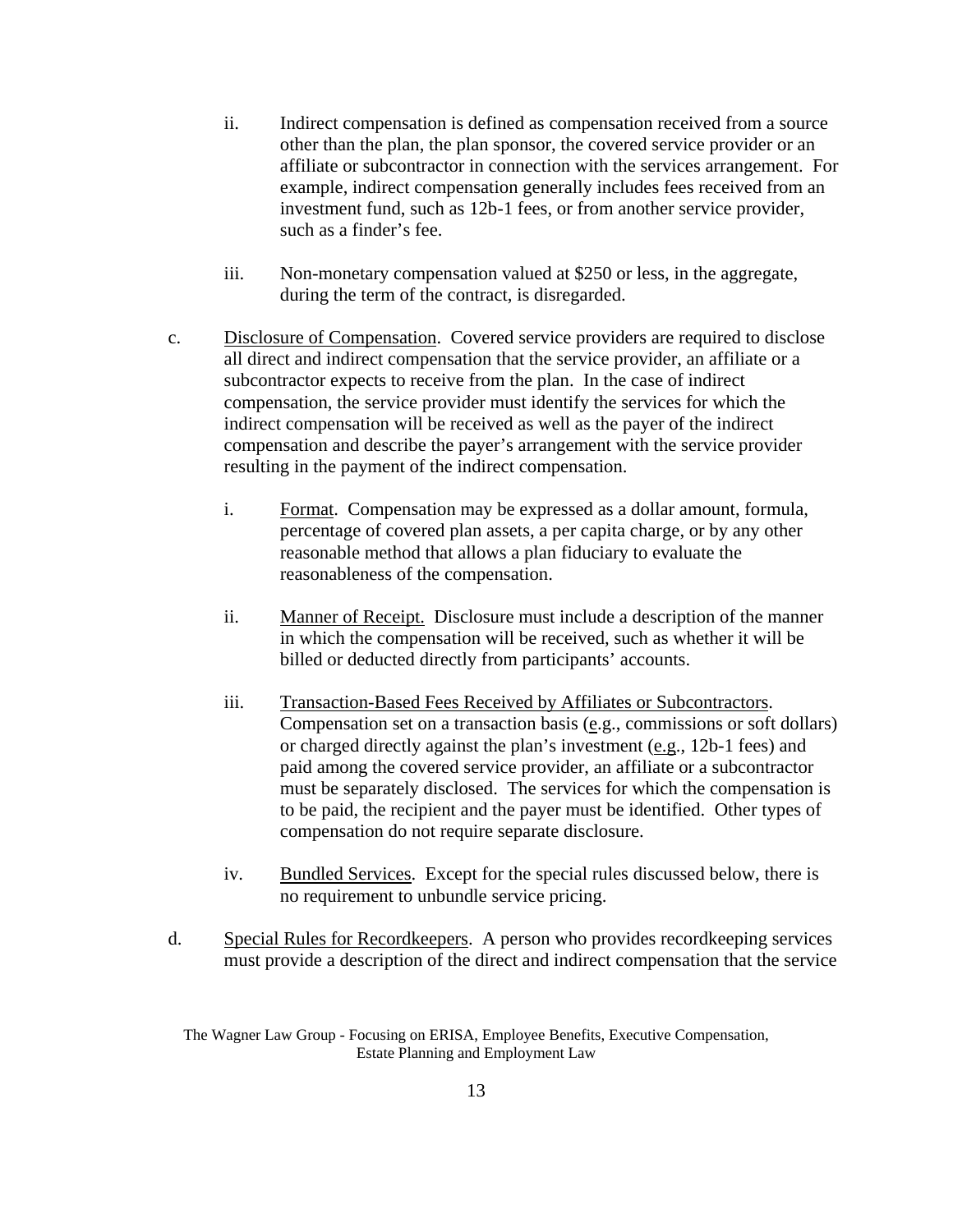provider (and its affiliates and subcontractors) expects to receive for recordkeeping services.

- i. If there is no explicit fee for recordkeeping services, a reasonable, good faith estimate of the cost to the plan of such services must be provided. The estimate may be performed in the same way that compensation is estimated and may take into account the rate that the service provider would charge to a third party or prevailing market rates for similar services. The final 2012 regulations add the requirement that an explanation be provided of the methodology and assumptions used to prepare the estimate.
- ii Disclosing a de minimis amount of compensation for recordkeeping when the amount has no relationship to cost will not be regarded as reasonable.
- e. Special Rule for Platform Providers. Recordkeepers and brokers that make designated investment alternatives available must provide basic fee information for each such alternative for which recordkeeping or brokerage services are provided. This information is in addition to information regarding the recordkeeper's or broker's own compensation. The information to be provided includes the expense ratio, ongoing expenses (e.g., wrap fees), as well as transaction fees (e.g. sales charges, redemption fees and surrender charges) that may be charged directly against the amount invested.
	- i. Pass-Through of Information on Investment Products. A recordkeeper or broker may satisfy its disclosure obligations for unaffiliated mutual funds by passing through the fund prospectus without having the duty to review its accuracy, provided that the issuer of the disclosure material is regulated by a state or federal agency. It is possible to meet the disclosure obligations by furnishing information replicated from such an issuer's disclosure materials.
	- ii. Responsibility of Other Service Providers. If there is no recordkeeper or broker to provide the required information as to the fees associated with a designated investment alternative that holds plan assets, such responsibility passes to the fiduciary of the investment contract, product or investment entity.
	- iii. Exclusion for Brokerage Windows. Open brokerage windows are not subject to the disclosure requirements for platform providers.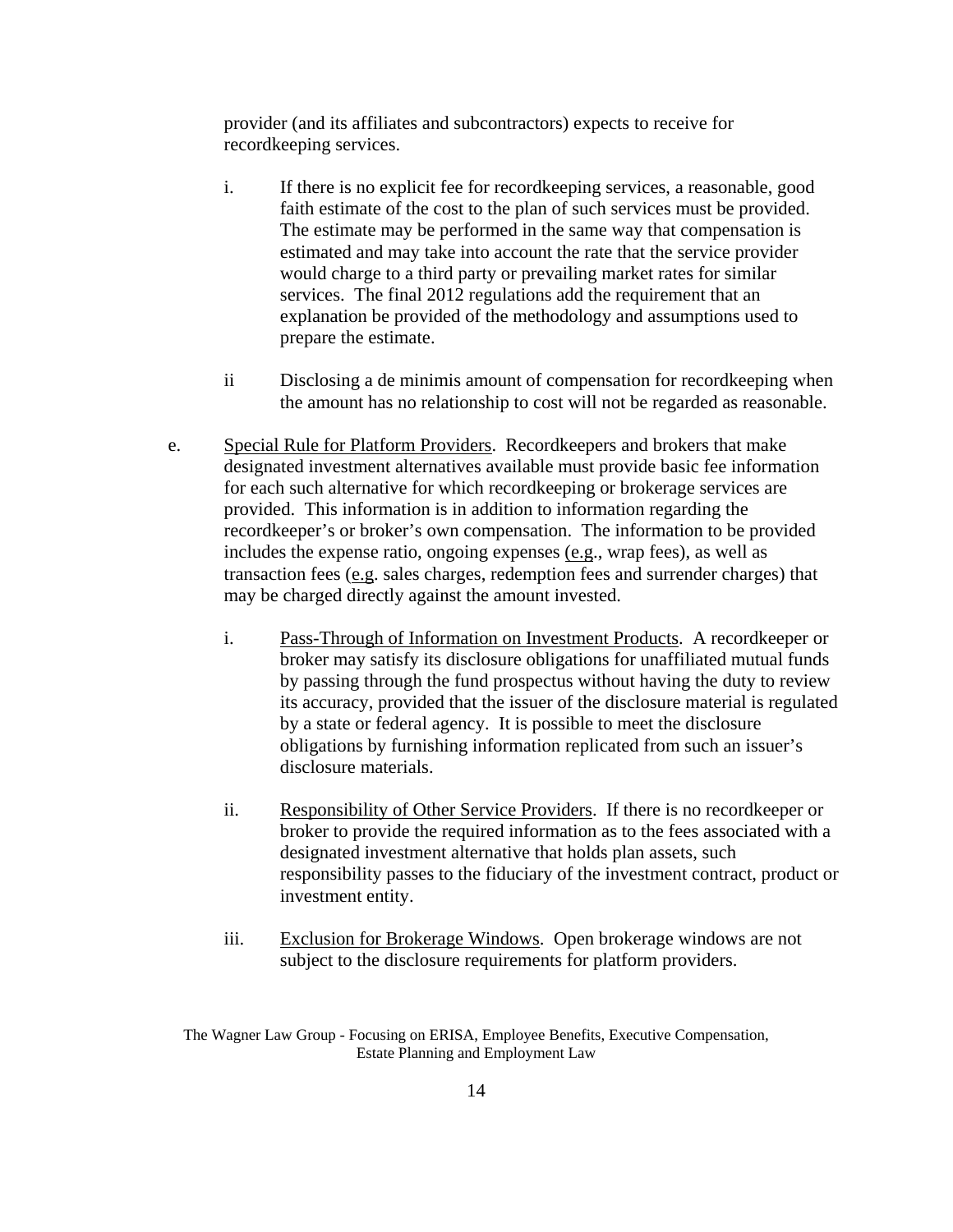## 5. Form of Disclosures

All of the required disclosures need not be contained in the same document and may be provided in electronic format. However, the DOL has indicated that it is likely to introduce a potentially significant change that will be required in the future to make information provided in multiple formats more accessible. This new provision will require service providers to furnish a guide or disclosure summary to assist plan fiduciaries in reviewing disclosures. The DOL attached a sample guide to the final regulations as an appendix and has reserved a place in the final regulations to contain such a requirement. However, at the present time, the sample guide is only offered as a suggestion and is not required.

The sample guide included with the regulations consists of two columns. Information to be listed in the first column would include the services to be provided, various categories of service provider compensation (i.e., direct, indirect and shared compensation) and fees and expenses relating to investment options. The second column would show where the services listed in the first column are to be found in the service agreement or where information relating to investment fees and expenses can be accessed on the internet. Thus, such a guide would enable plan fiduciaries to locate compensation information disclosed through multiple and/or complex documents.

- 6. Timing of Disclosures.
- a. General. Disclosure of information regarding compensation or fees must be made reasonably in advance of entering into, renewing or extending the contract for services.
- b. Changes in Information. During the term of the contract, any change to the previously furnished information must be disclosed within 60 days (expanded from 30 days under the proposed regulations) of the service provider's becoming informed of the change. The final 2012 regulations relax the 60-day rule for recordkeeping platforms and fiduciaries of look-through investments by providing that disclosure of any changes to investment information must be made at least annually. This eliminates the need to make frequent or even non-stop notifications with regard to minor modifications of investment information.
- c. In contrast to the proposed regulation, the final rule provides that a service contract will not fail to be reasonable (i.e., there will not be a prohibited transaction) solely because the service provider makes an error, provided that the service provider has acted in good faith and with reasonable diligence. Errors or omissions must be disclosed within 30 days of the service provider's acquiring

The Wagner Law Group - Focusing on ERISA, Employee Benefits, Executive Compensation, Estate Planning and Employment Law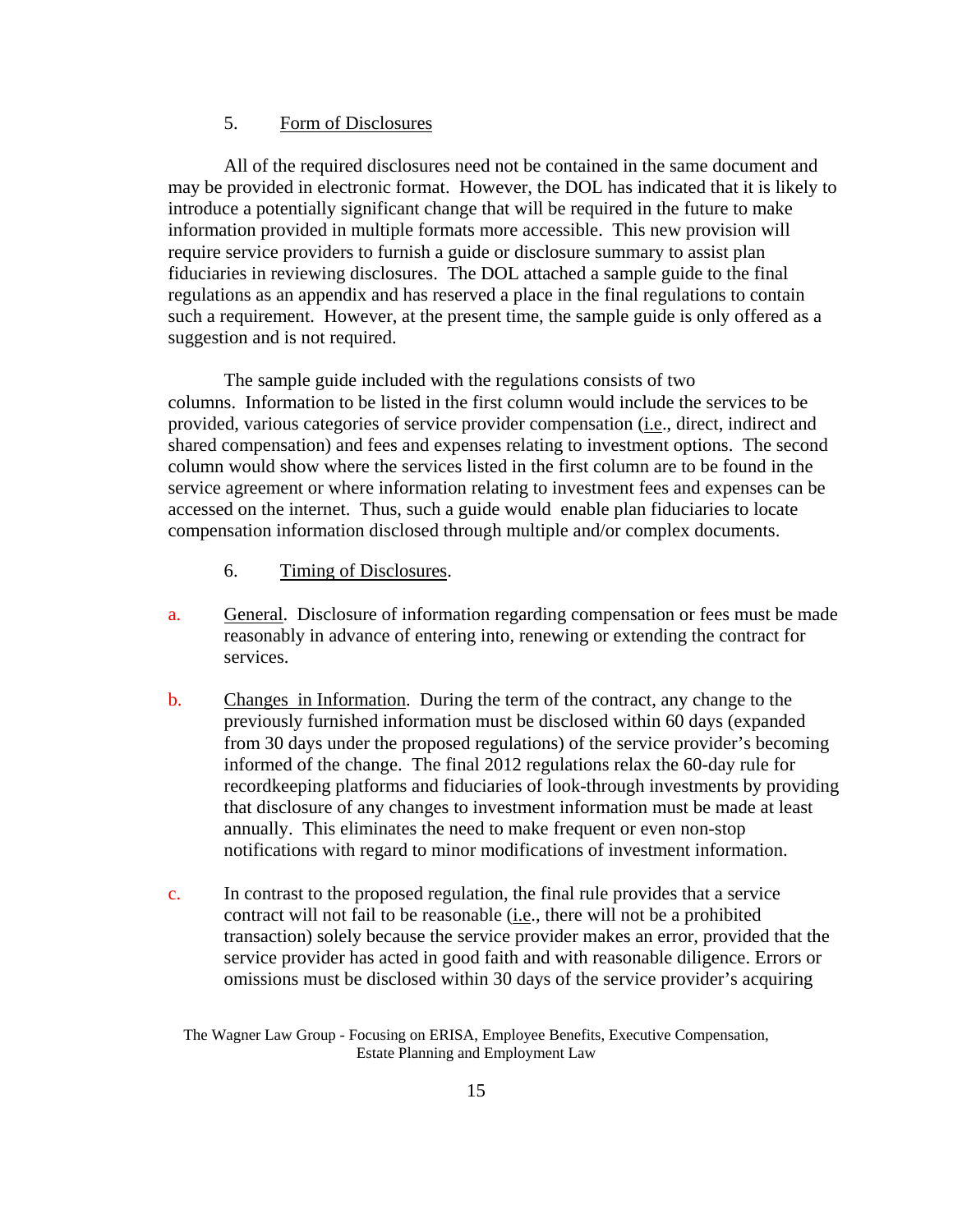knowledge of the error or omission. Under the final 2012 rule, this treatment also applies to errors or omissions that occur with respect to disclosure updates.

d. When an investment contract, product or entity is initially determined not to hold plan assets but this fact changes, if the covered plan's investment continues, disclosures are required as soon as practicable, but not later than 30 days from the date on which the service provider acquires knowledge that the investment vehicle holds plan assets.

#### 7. Curing Disclosure Failures: Prohibited Transaction Exemption

- a. Relief for Plan Sponsor. As under the proposed 408(b)(2) regulations, the final rule provides that a service provider's failure to comply with the disclosure obligations results in a prohibited transaction. Because the prohibited transaction could adversely affect the plan sponsor or similar plan fiduciary, the DOL had proposed a separate class exemption that would have provided relief for the plan fiduciary. This exemption is now incorporated into the final regulation. There is no relief for a service provider that fails to comply with the disclosure requirements.
- b. Corrective Action. Relief would be provided if the plan sponsor or similar plan fiduciary enters into a service contract under the reasonable belief that the service provider has complied with its disclosure obligations under the final regulations. To qualify for relief, the plan sponsor or similar fiduciary must take corrective steps with the service provider after discovering the disclosure problem by requesting in writing the correct disclosure information. If the service provider fails to comply within 90 days of such request, the plan fiduciary must notify the DOL not later than 30 days following the earlier of the service provider's refusal to furnish the requested information or the date which is 90 days after the date the written request is made.
- c. Termination of Service Contract. As under the proposed regulations, the plan sponsor or similar fiduciary must also determine whether to terminate or continue the service contract by evaluating the nature of the particular disclosure failure and determining the extent of the actions necessary under the facts and circumstances. Factors to consider, among others, include the responsiveness of the service provider in furnishing the missing information, and the availability, qualifications, and costs of potential replacement service providers. Under the 2012 final rule, this decision must now be governed by the fiduciary standard of prudence. In the DOL's view, this means that if the requested information relates to services to be performed after the 90-day period and such information is not

The Wagner Law Group - Focusing on ERISA, Employee Benefits, Executive Compensation, Estate Planning and Employment Law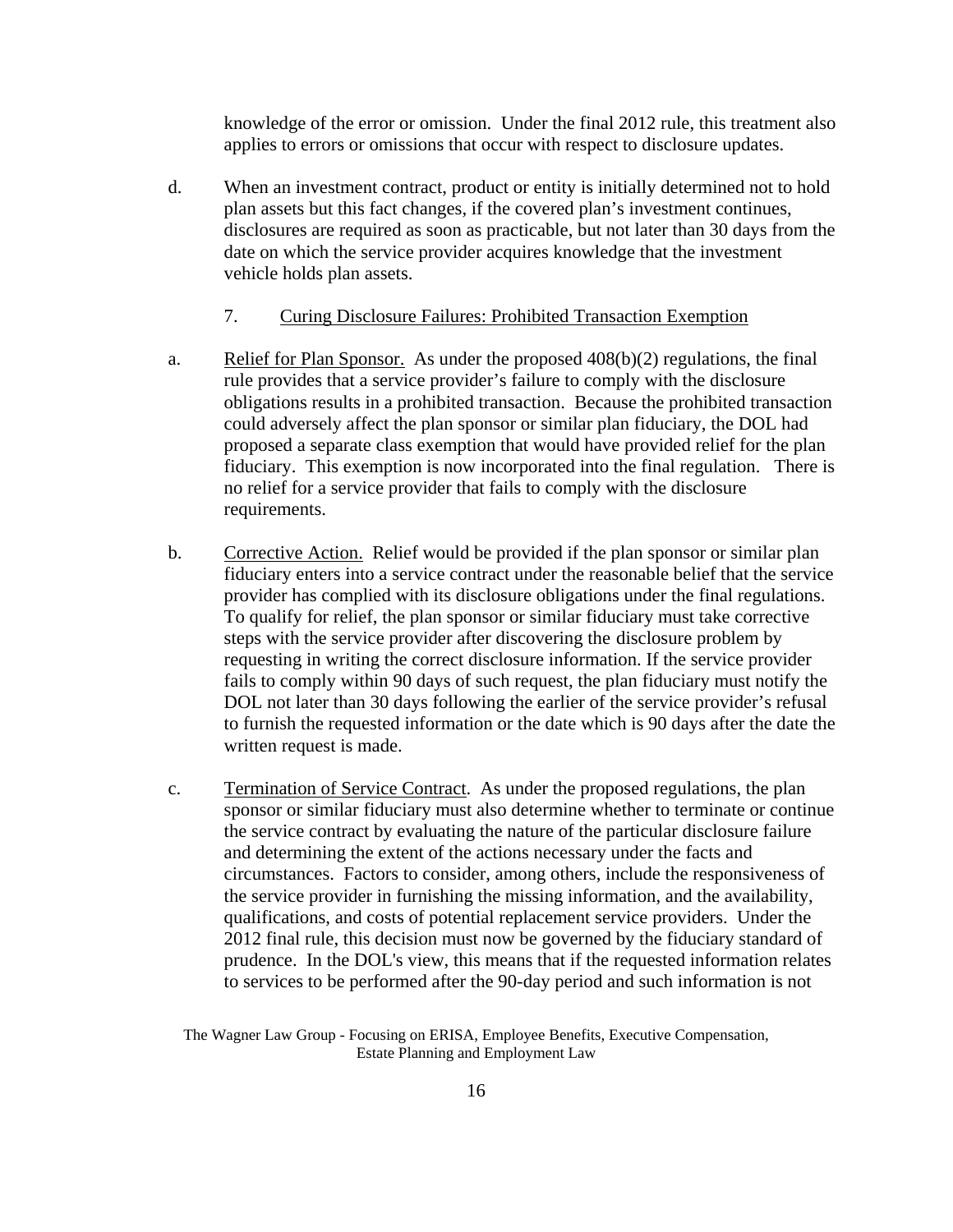disclosed promptly after the end of the 90-day period, the plan fiduciary must terminate the contract or arrangement "as expeditiously as possible" consistent with its duty of prudence.

#### 8. Immediate Impact and Issues

Up to now, service providers have not been required to disclose specific types of information to plan sponsors or similar fiduciaries. The final disclosure regulations require service providers to disclose extensive amounts of information, including the identity of third parties from whom a service provider receives fees as a result of providing services to the plan.

While conflict of interest disclosures have been eliminated, required fee disclosure will present significant internal tracking and communication challenges for large/complex companies.

The interim final regulation clarifies that the new rules will apply to contracts in place when the regulation becomes effective on July 1, 2012. Preparations by service providers should be well underway to meet the new disclosure requirements, and they should be prepared for additional changes resulting from a future requirement that a disclosure summary be provided. Although possible, it is unlikely that DOL will postpone the disclosure deadline again. Investment vendors, including platform providers, are responding in different ways. For example,

- Some providers are simply disclosing the fee for their bundled services without itemizing the fee for each component service. Providing an "all in" fee is generally permitted. However, if the bundled services include recordkeeping, the fee for recordkeeping must be broken out and separately disclosed. And if there is no explicit recordkeeping fee, a reasonable, good faith estimate of its cost must be provided, along with an explanation of the methodology used to determine that cost.
- Multiple providers often service the same plan, and some are planning to disclose their own fees only, without reference to other providers. This is fine, if each provider is a "covered provider" that has separately agreed to service the plan. For example, if a recordkeeper and a TPA are separately engaged by the same plan, separate disclosures from each provider would make sense. But if the recordkeeper promises to do everything, and then turns around and hires the TPA to serve as its "subcontractor," then the recordkeeper must disclose its fee as well as the TPA's revenue share.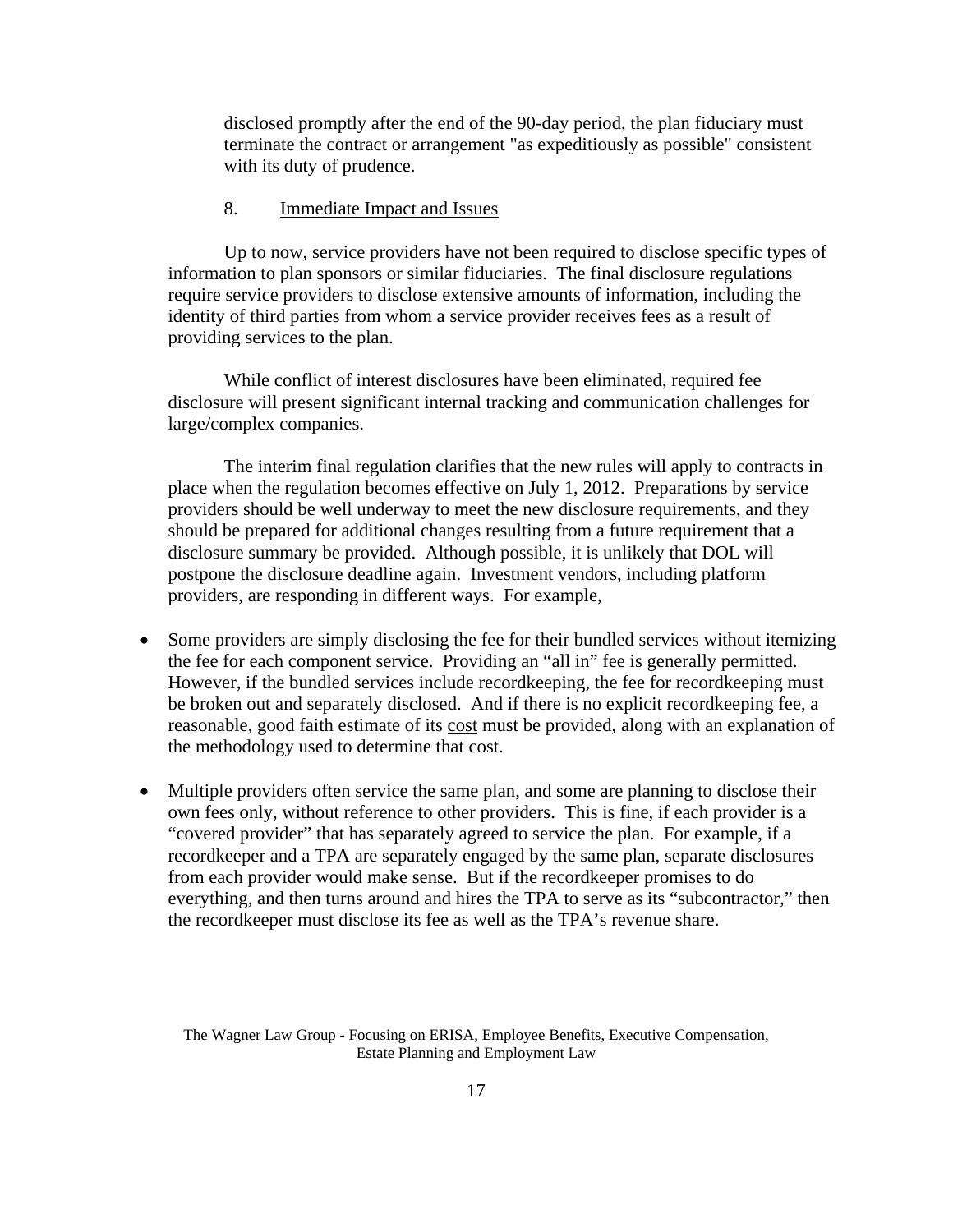Some providers are subcontracting their disclosure responsibility. While a covered provider is ultimately responsible for providing the disclosure, the covered provider can hire a third party to prepare and deliver the required fee disclosures.

Financial advisors can assist plan sponsors by serving as the "quarterback" who helps coordinate this entire disclosure process. Advisors should be pro-active and confirm that the plan's providers will be making the appropriate fee disclosures, and then clarifying for the plan sponsor what the plan sponsor will be receiving and from whom.

Financial advisors can also play a key role, helping plan sponsors "interpret" the disclosures received from their providers. A qualified advisor can help a plan sponsor determine if its fees are unreasonably high in light of the quality of the services provided, and the advisor can assist the plan sponsor investigate alternative plan service and investment arrangements, as necessary or appropriate.

# **V. Broader "Fiduciary" Definition**

The DOL is on a campaign to expose and minimize conflicts in the retirement plan industry. And they are accomplishing this goal, at least in part, through the new fee disclosure rules (*i.e.*, 408(b)(2) and participant-level fee disclosures). But the DOL is also seeking to implement rules that would address the problem of conflicts "head on". Specifically, the DOL is in the process of proposing a new "investment advice fiduciary" definition. If the DOL stays on track with its proposal, many non-fiduciary advisors would become subject to the fiduciary standards under ERISA for the first time. Additionally, any advisors that do not want to become subject to the fiduciary requirements of ERISA would need to fess up to clients and make certain "in your face" disclaimers concerning their non-fiduciary status.

The DOL released its initial proposed regulations to modify the existing regulatory definition of a "fiduciary" on October 21, 2010. However, due to the high volume of comments submitted in connection with this proposal, including comments from members of Congress, the DOL announced on September 19, 2011 that it would be re-proposing this definition to take into account further input from the public.<sup>6</sup>

<u>.</u>

<sup>6</sup> http://www.dol.gov/opa/media/press/ebsa/EBSA20111382.htm.

The Wagner Law Group - Focusing on ERISA, Employee Benefits, Executive Compensation, Estate Planning and Employment Law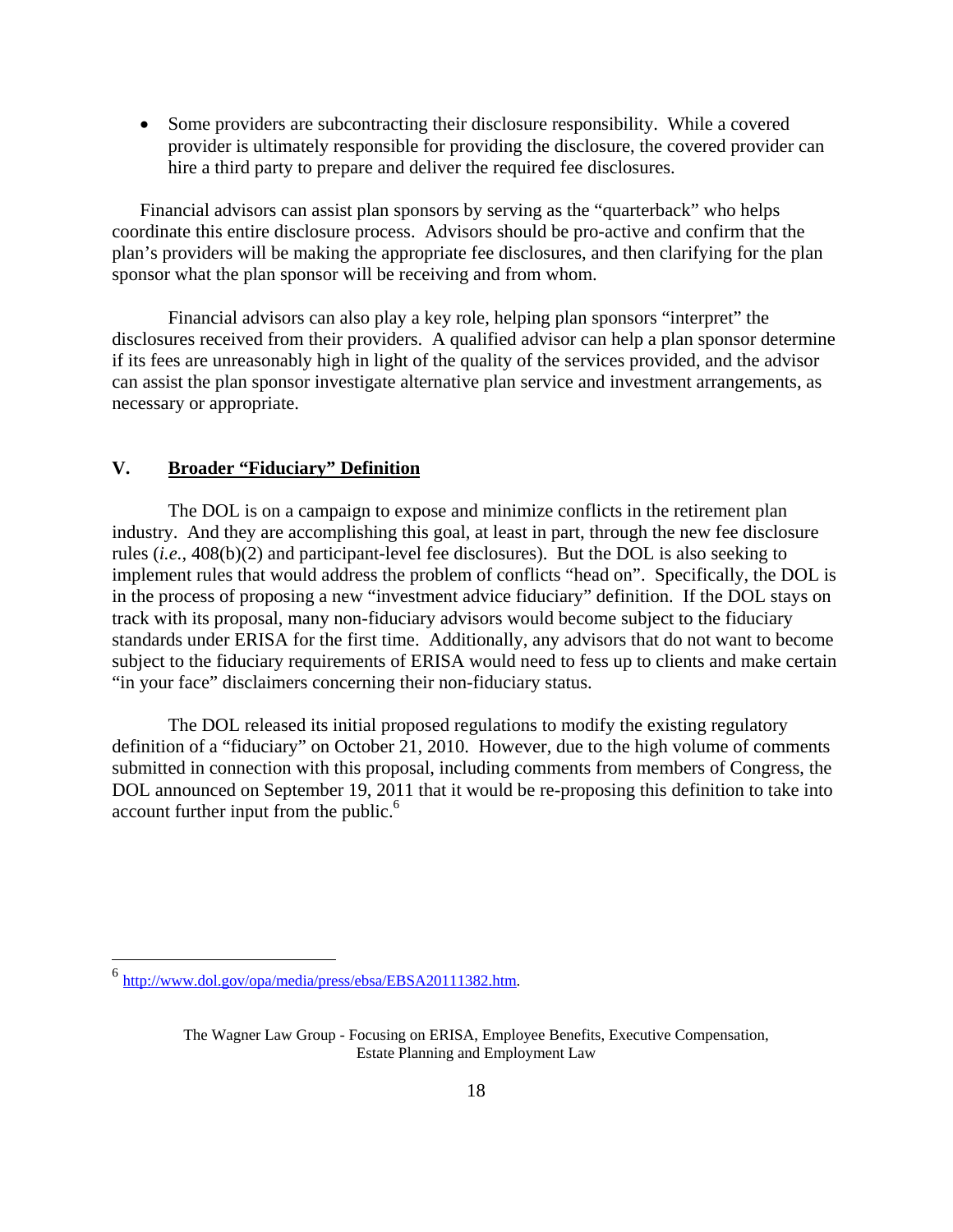#### A. Overview of Existing Regulatory Definition

ERISA has a functional definition of a fiduciary. If you provide "investment advice" within the meaning of ERISA, you are automatically deemed to be a fiduciary. Under the current regulation, a person is deemed to provide fiduciary investment advice if:

- (1) such person renders advice to the plan as to the value or advisability of making an investment in securities or other property
- (2) on a regular basis,
- (3) pursuant to a mutual agreement or understanding (written or otherwise)
- (4) that such services will serve as a primary basis for investment decisions, and
- (5) that such person will render advice based on the particular needs of the plan.

It should be noted that this 5-factor definition of "investment advice" is narrower than the definition under federal securities law. For example, the Investment Advisers Act of 1940 has a rather expansive view of the advisory activity that is subject to regulation as investment advice.

#### B. Two Specific Changes to Existing Regulatory Definition

Assuming that the DOL's re-proposed rule will follow its initial proposal, two specific changes would be made to the existing definition of "investment advice." Under the existing rule, advisors are deemed to provide investment advice if, among other requirements:

- there is a mutual understanding or agreement that the advice will serve as a "primary basis" for plan investment decisions, and
- the advice is provided on a "regular basis."

However, under the DOL's proposed rulemaking, an advisor would be deemed to provide investment advice if there is any understanding or agreement that the advice "may be considered" in connection with a plan investment decision, regardless of whether it is provided on a regular basis. Thus, casual advice or even one-time advice could trigger fiduciary status. Under both the existing and the initial proposed rules, advice would constitute "investment advice" only if it is individualized advice for the particular plan client.

#### C. Safe Harbor "Disclaimer" for Avoiding Fiduciary Status

In addition to broadening the existing "investment advice" definition, the DOL's initial proposal introduced a safe harbor that advisors would need to follow to avoid fiduciary status. Generally, to avoid being characterized as an investment advice fiduciary, an advisor would have to "demonstrate" that the plan client knows, or reasonably should know, that (a) the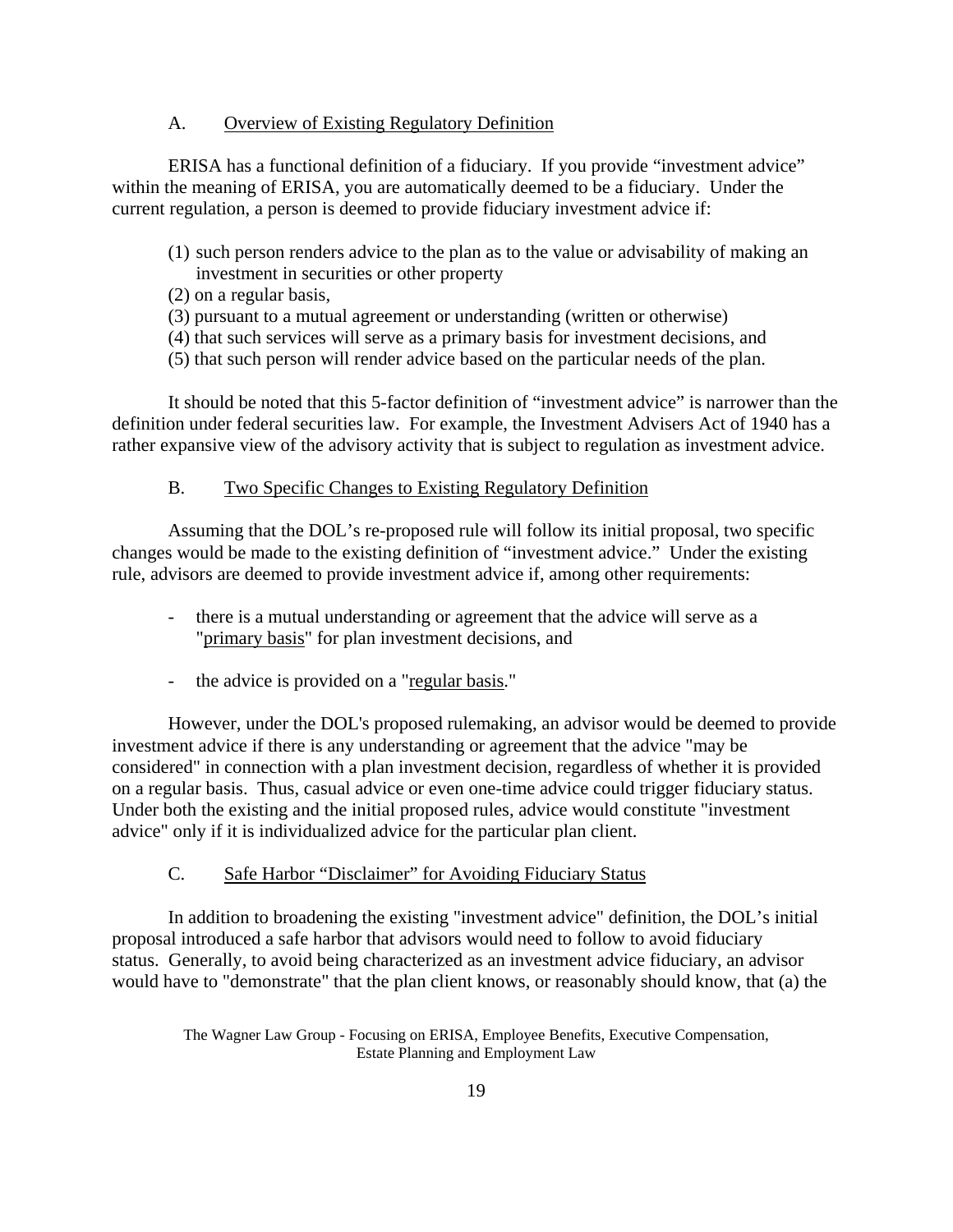advice or recommendations are being made by the advisor in its "capacity as a purchaser or seller" of securities or other property, (b) the interests of the advisor are adverse to those of the client, and (c) the advisor is not undertaking to provide "impartial investment advice." Although the initial proposed rule did not actually require the advisor to provide these disclaimers in writing, it clearly contemplated some type of notice or acknowledgment form for the plan client.

#### D. Potential Impact on Providers

If the proposed regulations were finalized in their current form, non-fiduciary advisors would undoubtedly need to change their service model and re-define their role as plan advisors. To avoid fiduciary status, they would effectively be forced to furnish written disclaimers to plan clients, stating that they are not providing impartial advice, as contemplated under the proposed DOL guidance. Alternatively, a provider could accept its status as a plan fiduciary. However, as a fiduciary, it would no longer be able to provide investment advice for any variable compensation (*e.g.*, 12b-1 fees) and it would be subject to ERISA and the prohibited transaction rules.

# E. Outlook for DOL Proposed Regulations

 $\overline{a}$ 

Since the DOL announcement that it would be re-proposing its "fiduciary" definition, it has clarified that its re-proposed rule would only impose fiduciary status on those advisors who provide "individualized" advice to plan clients. The DOL has informally indicated that the reproposed rule will be substantially similar in approach to its initial proposal. Its rulemaking this time around will be coordinated with the U.S. Securities and Exchange Commission (the "SEC"), which is working on its own proposal to impose fiduciary status on broker-dealers as authorized under the Dodd-Frank Act.<sup>7</sup> The DOL's re-proposed rule is expected in the first part of 2012.

F. Practical Implications of Broader "Fiduciary" Definition. The DOL's pending proposal to broaden its "investment advice fiduciary" definition is likely to "shake up" the

 $7$  Under the powers conferred y the Dodd-Frank Wall Street Reform and Consumer Protection Act (the "Dodd-Frank Act"), the SEC is authorized to issue regulations that will impose on broker-dealers the same fiduciary standard that applies to investment advisers under the Investment Advisers Act of 1940, as amended (the "Advisers Act"). As required under the Dodd-Frank Act, on January 21, 2011, the SEC's staff published its study on the different standards of conduct that currently apply to broker-dealers and investment advisers. In sum, the SEC staff's report recommended that the SEC create a uniform fiduciary standard that would apply to both brokers and investment advisers when they provide personalized investment advice to retail customers. Of the 5 commissioners serving on the SEC, the 2 Republican appointees released a separate statement, criticizing the report and making the following points: (i) the SEC staff's report does not reflect the views of the SEC or its individual commissioners, (ii) the report failed to properly evaluate the existing standards of care applicable to broker-dealers and investment advisers as required by the Dodd-Frank Act, and (iii) additional study, rooted in economics and data, is required to support any recommendation for a uniform fiduciary standard.

The Wagner Law Group - Focusing on ERISA, Employee Benefits, Executive Compensation, Estate Planning and Employment Law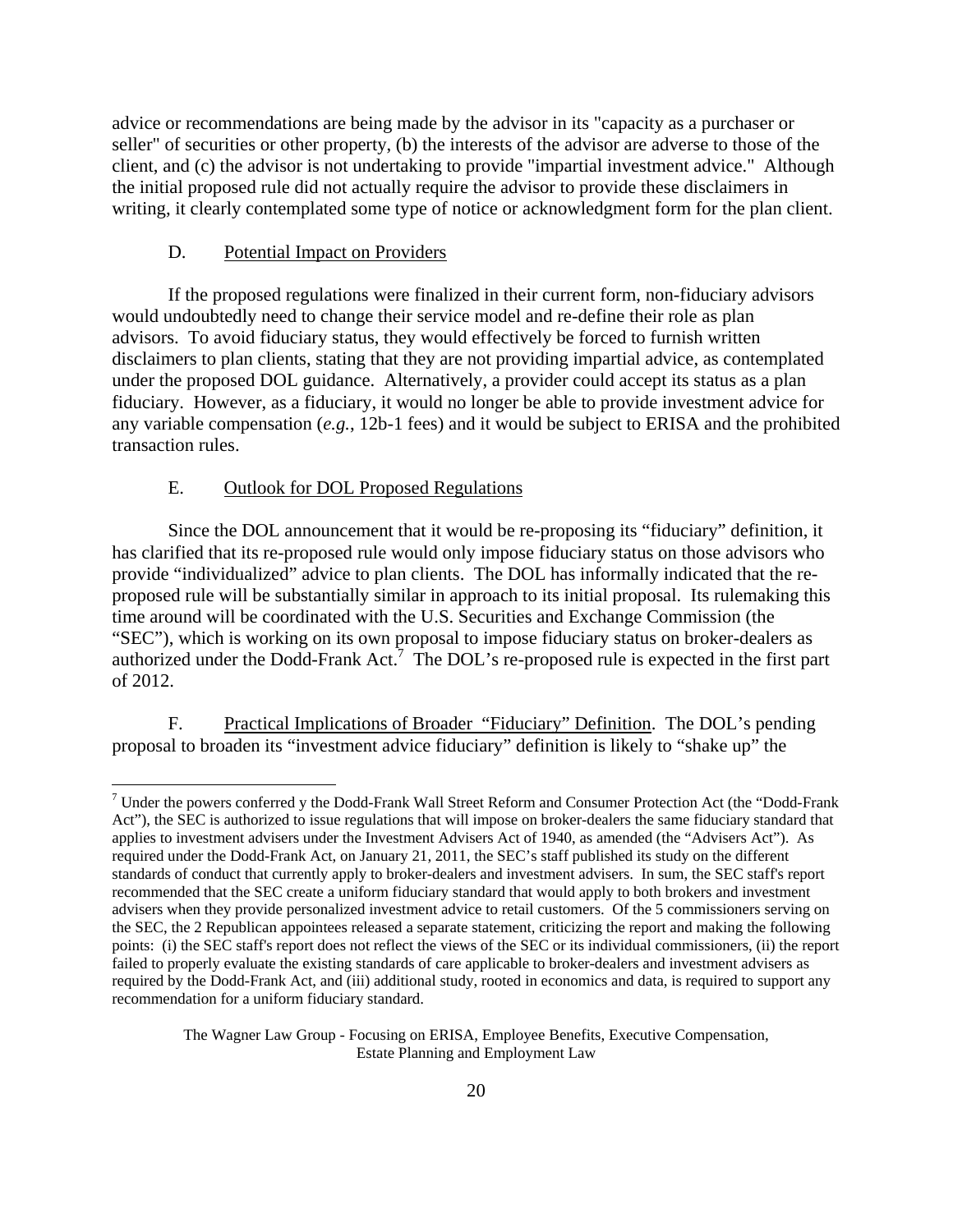retirement plan industry, pressuring many retirement plan advisors to provide their services in a fiduciary capacity for a level fee. If the DOL's re-proposed rule is similar to its initial proposal, any advisor that is unwilling to advise plan clients on these terms may, as a practical matter, be forced out of the retirement plan business. Given the significance of this anticipated change, financial advisors should evaluate and re-consider their business model for ERISA plan clients, especially those who do not currently hold themselves out as plan fiduciaries.

Recordkeepers are constantly adapting and developing new types of arrangements, and they may be able to offer assistance with the problems associated with variable compensation (which is prohibited under ERISA's prohibited transaction rules in the case of a fiduciary advisor). For example, working with recordkeeping platforms that are able to offer level payouts may be one possible approach. Advisors can also explore the use of ERISA budget accounts (also known as ERISA fee recapture accounts) as a means for leveling the compensation payable to the advisor. Advisory firms that currently receive variable compensation may also wish to consider providing investment advice to ERISA plans as a dual-registered RIA, which would enable the firm to charge a level asset-based fee. There are no "one size fits all" solutions for all firms, especially since every advisor's service model will need to be fully compliant with both ERISA and securities law. However, financial advisors and advisory firms should strongly consider the potential impact of the DOL's proposal in the near future, and investigate potential and possible solutions in the days ahead.

#### **VI. Default Investments: Target Date Funds**

A. Performance Issues Concerning Target Date Funds. Target date funds are popular default investment vehicles for 401(k) plans. As a legal matter, these investment products are typically established as mutual funds (*i.e.*, open-end investment companies registered under the Investment Company Act of 1940), although these products can also be formed as bank collective funds and other pooled investment vehicles. Target date funds are a type of balanced fund, with investments in a mix of asset classes. They are designed to provide a convenient investment solution for individual investors who do not want to be burdened with the responsibility of finding the right mix of assets for their retirement investments. The defining characteristic of a target date fund is its "glide path," which determines the overall asset mix of the fund over time. The fund's asset allocation automatically becomes more conservative (i.e., higher allocation to fixed income investments and lower allocation to equity investments) as the fund gets closer to its target date.

Despite the immense popularity of these financial products, Congress and regulators have voiced deep concerns regarding the design of target date funds, especially funds with near-term target dates. The average investment loss for funds with a target date of 2010 was roughly -25%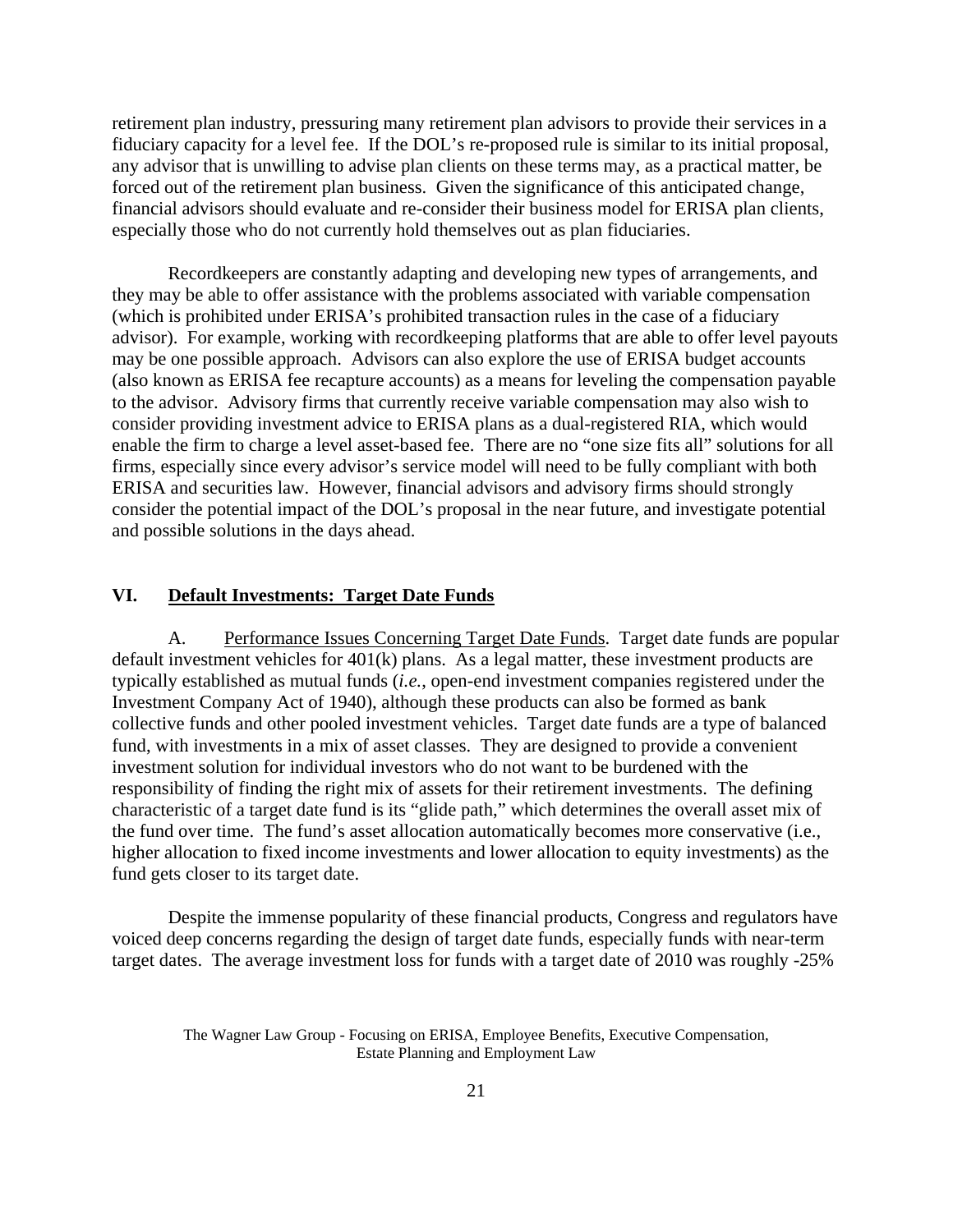due to the market turmoil in 2008, with individual fund losses running as high as -41%, according to an analysis by the  $SEC.<sup>8</sup>$ 

- B. Administration's Proposals for Target Date Funds.
	- 1. Retirement Policy Objectives.

In light of the surprising level of volatility across a number of target date funds intended for the oldest of retirees, the Obama Administration now seeks to improve the "transparency of target date and other default retirement investments."9 Specifically, the Administration aims to require "clear disclosure regarding target-date funds, which automatically shift assets among a mix of stocks, bonds, and other investment over the course of an individual's lifetime. Due to their rapidly growing popularity, these funds should be closely reviewed to help ensure that employers that offer them as part of 401(k) plans can better evaluate their suitability for their workforce and that workers have access to good choices in saving for retirement and receive clear disclosures about the risk of  $\log s$ ."10

#### 2. SEC and DOL Comments at Senate Hearing.

The Administration's announcement is consistent with comments made by senior representatives of both the U.S. Securities and Exchange Commission and the DOL at a hearing before the Senate Special Committee on Aging on October 28, 2009.<sup>11</sup> At this hearing, the Director of the SEC's Division of Investment Management reported that it was focusing on the regulation of target date funds, with a view towards making recommendations in 2 areas: (1) fund names (e.g., use of a target year in the name of the fund), and (2) fund sales materials. The Assistant Secretary of Labor of EBSA reported that the DOL was re-examining its regulations for "qualified default investment alternatives" (QDIAs) to ensure meaningful disclosure is provided to participants and that it was also considering more specific guidelines for selecting and monitoring target date funds as a default investment and as an investment option. Both agency representatives acknowledged that additional rules were necessary to protect plan participants, and both agencies appear to favor enhanced disclosure with respect to target date funds.

 $\overline{a}$ 

<sup>&</sup>lt;sup>8</sup> Based on SEC staff analysis of data as of October 14, 2009, as presented in the testimony of Mr. Andrew J. Donohue, Director, SEC Division of Investment Management, before the United States Senate Special Committee on Aging on October 28, 2009.<br><sup>9</sup> Budget of the U.S. Government, Fiscal Year 2011, Office of Management and Budget.

<sup>&</sup>lt;sup>10</sup> Annual Report of the White House Task Force on the Middle Class, February 2010.<br><sup>11</sup> Testimony Concerning Target Date Funds by Andrew J. Donohue, Director, Division of Investment Management,

U.S. Securities and Exchange Commission, Before the United States Senate Special Committee on Aging, October 28, 2009; Testimony of Phyllis C Borzi, Assistant Secretary of Labor, Employee Benefits Security Administration Before the Special Committee on Aging, United States Senate, October 28, 2009.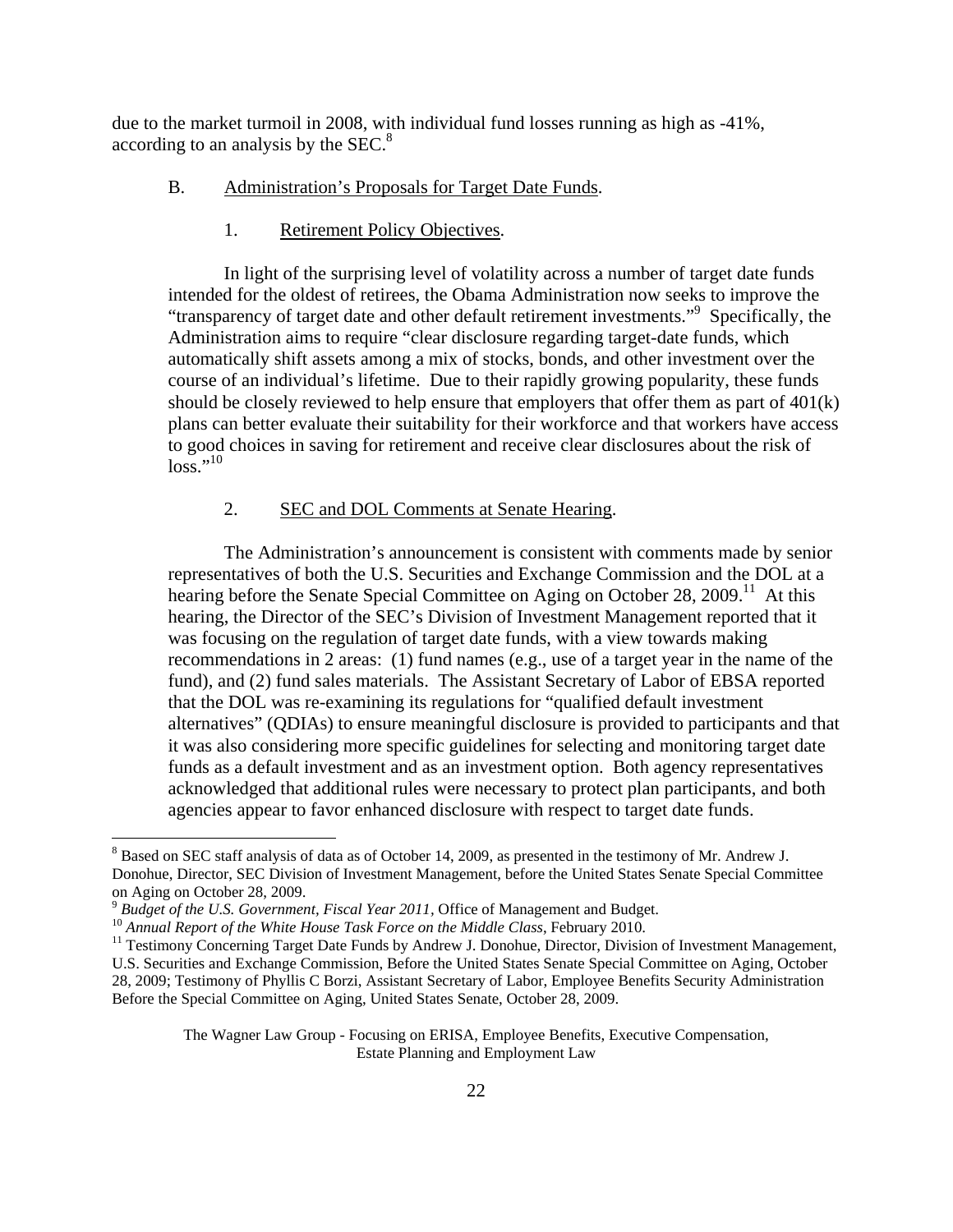#### 3. SEC / DOL Co-Publish Investor Bulletin on Target Date Funds.

On May 6, 2010, the DOL and the SEC issued joint guidance on target date funds entitled, "Investor Bulletin: Target Date Retirement Funds," proving basic guidance concerning the features of target date funds, and the ways to evaluate a target date retirement fund that will help increase awareness of both the value and risks associated with these types of investments. As announced in its Regulatory Agenda and as recently confirmed by Assistant Secretary Borzi, the DOL will also be issuing a "best practices" fiduciary checklist in the near future, which will be designed to assist small and mediumsized plan sponsors evaluate and select target date funds

#### 4. SEC Proposal to Change Advertising Rules for Target Date Funds.

The SEC voted unanimously on June 16, 2010, to propose rule amendments requiring target date funds to clarify the meaning of the date in a target date fund's name and to enhance the information provided in advertisements to investors. Under the proposed rules, if adopted, marketing materials for target date funds that include a date in their name would also have to include the fund's expected asset allocation at the target date as a "tag line" immediately adjacent to the fund's name. The newly proposed rule would also require the marketing materials to include a visual depiction, such as a chart or graph, showing a fund's glide path over time. Marketing materials would also have to include a statement of the target date fund's asset allocation at the "landing point" (i.e., when the fund becomes most conservative) and when the fund will reach the landing point. In addition, the marketing materials would need to state that a target date should not be selected solely based on age or anticipated retirement date; that the fund is not a guaranteed investment and that asset allocations may be subject to change without a vote of shareholders

## 5. DOL Issues Proposed Rules on Target Date Disclosures.

On November 30, 2010, the DOL published its proposed regulations on target date disclosures. The proposed rule would amend its existing QDIA regulations (29 CFR 2550.404c-5) as well as its recently finalized participant-level fee disclosure regulations (29 CFR 2550.404a-5), requiring specificity as to the information that must be disclosed to participants concerning investments in target date funds.

## a. Proposed Changes to QDIA Regulations.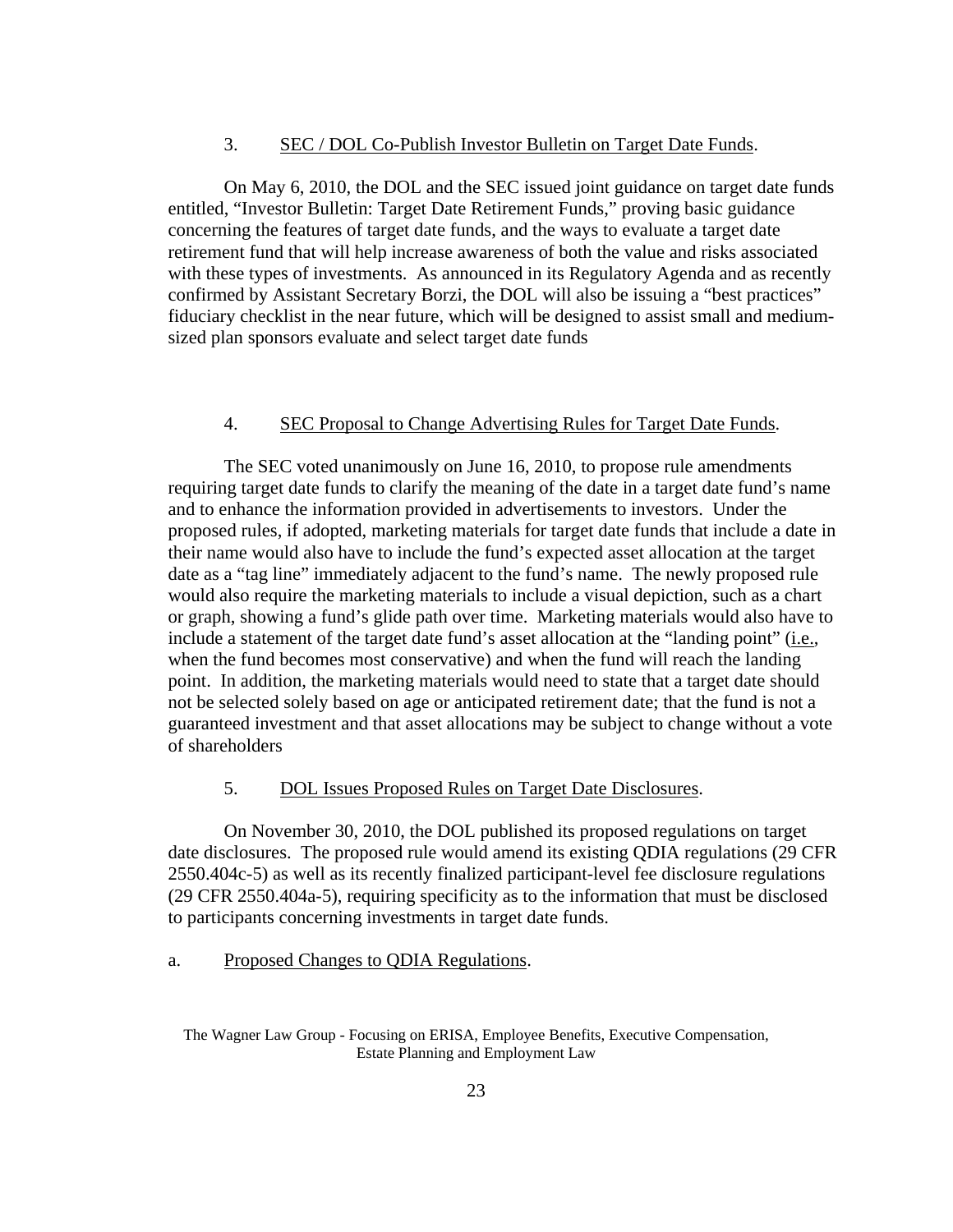*Background.* The QDIA regulations, which were issued pursuant to the Pension Protection Act of 2006, provide fiduciary relief to sponsors of 401(k)-style plans that feature a default investment choice for participants. If the applicable conditions are satisfied, the plan's automatic investment of a participant's account in a default investment choice (in the absence of actual investment directions from the participant) is deemed to be a participant-directed action. Thus, defaulted participants alone (and not the plan sponsor) are held responsible for the plan's automatic investments. Among other regulatory requirements necessary for the plan sponsor to obtain this relief, the default investment choice must meet the requirements of a QDIA, and the plan sponsor must furnish a QDIA notice to participants explaining the default arrangement.

*Proposed Changes for QDIA Notice.* Under the DOL's proposal, with respect to any target date fund series selected as the plan's QDIA, the QDIA notice would need to explain how its asset allocation changes over time and when its most conservative asset allocation is reached (*i.e.*, landing point), as well as include an illustration of the fund's glide path. If the name of the target date fund includes a reference to a particular date (*e.g.*, "Retirement 2050 Fund"), the QDIA notice would also need to explain the relevance of the date and the intended age group. If applicable, the QDIA notice would also need to include a disclaimer that the target date fund may lose money near and following retirement.

Although the DOL's proposal focuses on target date disclosures, it also proposes general changes to the QDIA notice requirement that would apply to any type of QDIA (*e.g.*, balanced fund). As proposed, with respect to any default investment choice selected as the plan's QDIA, the QDIA notice would need to describe the investment's objectives and principal strategies, including the types of assets held by the investment choice. The QDIA notice would also need to include historical investment performance and a disclaimer that past performance is not necessarily an indication of how the investment will perform in the future.

#### b. Proposed Changes to Participant-Level Fee Disclosure Regulations.

*Background.* As discussed above in section III, the DOL recently finalized its participant-level fee disclosure regulations on October 14, 2010. The regulations will require annual and quarterly disclosures of plan-related fee information and annual disclosures of investment-related information to participants, effective with plan years beginning on or after November 1, 2011. The annual investmentrelated disclosures are required to be provided in the form of a comparative chart.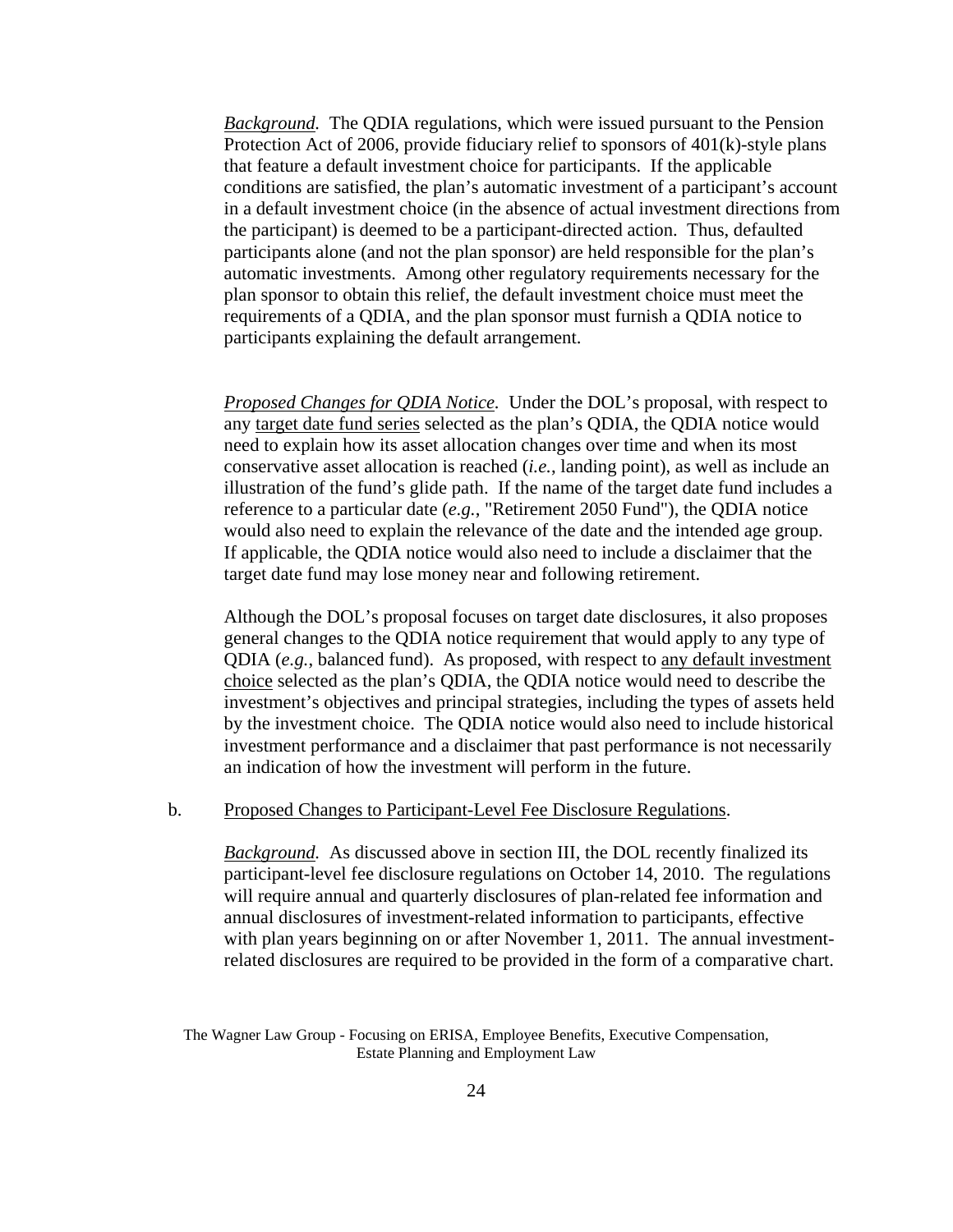*Proposed Appendix for Annual Comparative Chart.* Under the DOL's proposed change to its participant-level fee disclosure regulations, the annual comparative chart with investment-related disclosures would need to be supplemented with an appendix that includes additional information about any target date fund series included in the plan's menu of investment options. This appendix would be required, even if the target date fund series is not utilized as the plan's default investment option. The information required in the appendix is substantially similar to the applicable information required under the proposed change to the QDIA notice, as described above (*i.e.*, explanation of glide path and any reference to a particular date in the fund's name, disclaimer regarding investment losses near and following retirement).

c. Informal Follow-Up Guidance. The DOL informally stated during its web chat on January 4, 2011 that a target date fund's prospectus is unlikely to satisfy the proposed requirement for target date disclosures. Thus, once the target date disclosure rules are finalized, plan fiduciaries (or their administrative service providers) will need to develop customized disclosures for target date funds, which are expected to be roughly 2 pages in length. The DOL also informally stated that it does not intend to develop a "model" target date disclosure for a plan's QDIA notice or the appendix to the annual comparative chart.

The comment period for the public to provide feedback on its proposed regulation ended on January 14, 2011, and the DOL has not yet indicated when it is likely to finalize its proposed rule. Given the recent finalization of the regulations under ERISA Section 408(b)(2) and the participant investment advice regulations, the target date disclosure regulations may be next on the agenda.

C. Conflicts of Interest in Fund-of-Funds Structure. Target date funds typically have a "fund of funds" tiered investment structure. Instead of investing in portfolio securities directly, the target date fund actually invests in other mutual funds, which in turn invest in portfolio securities. A conflict of interest arises in this fund-of-funds structure because many target date funds invest in affiliated mutual funds.

From a product development perspective, when a fund family creates a target date fund, it naturally has a financial incentive to include as many affiliated underlying funds as possible in the fund-of-funds product, increasing its aggregate compensation through the fees paid to the underlying fund managers. Such compensation would be in addition to any wrap-fee that is charged directly by the manager of the target date fund. In the report prepared by the Senate Special Committee on Aging, it was reported that target date funds have higher expense ratios

The Wagner Law Group - Focusing on ERISA, Employee Benefits, Executive Compensation, Estate Planning and Employment Law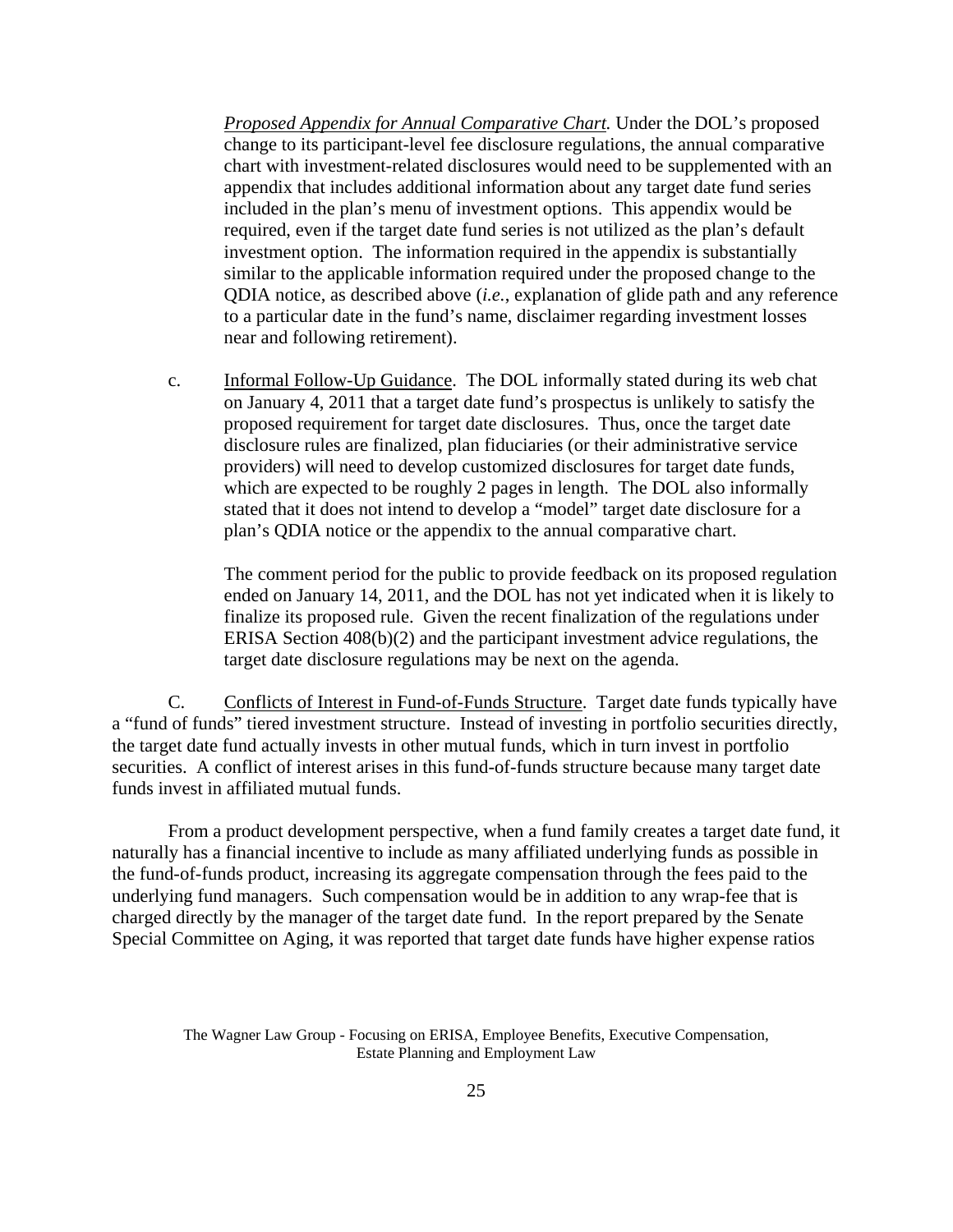than the rest of the core portfolio in  $401(k)$  plans.<sup>12</sup> Furthermore, although many target date funds invest in affiliated underlying funds exclusively, the reality is that many fund families do not have "best in class" funds for each and every applicable asset class.

A related conflict arises with respect to the mix of funds that underlie the target date fund. Because equity funds typically pay higher fees than other funds, the fund family has an incentive to design the target date fund so that it has a higher exposure to equity, increasing its aggregate fees at the expense of plan participants and also increasing the product's expected volatility. This conflict arises at the product design stage and persists to the extent the fund manager has the discretion to increase allocations to underlying equity funds. The Senate Special Committee on Aging, as well as the DOL, have observed that target date funds have what appears to be an over-concentration in equity investments. Thus, even in funds with a target date of 2010, underlying equity funds constituted up to 68% of assets, which in turn contributed to recent volatility and investment losses.

Although an investment manager for a target date fund is permitted to invest in affiliated underlying funds under the Company Act, it would not be permitted to manage the target date fund's investment in this conflicted manner if it were actually subject to the fiduciary standards under ERISA.

# D. DOL Advisory Opinion 2009-04A (Requested On Behalf of Avatar Associates).

1. Fiduciary Status of Asset Managers. Generally, when a person or firm manages the assets of an ERISA plan, the person or firm becomes a fiduciary with respect to the plan and is subject to the standard of care mandated under ERISA. However, there is a general exception that applies when a plan invests in shares of a mutual fund.

- Under Section  $401(b)(1)$  of ERISA, when a plan invests in a security issued by a registered investment company, "the assets of such plan shall be deemed to include such security but shall not, solely by reason of such investment, be deemed to include any assets of such investment company." Thus, when a plan invests in shares of a mutual fund, the underlying assets of the mutual fund are not deemed to be plan assets.
- Under ERISA Section  $3(21)(B)$ , a plan's investment in a registered investment company "shall not by itself cause such investment company or such investment company's investment adviser" to be deemed to be a fiduciary.

 $\overline{a}$ 

<sup>12</sup> *Target Date Retirement Funds: Lack of Clarity Among Structures and Fees Raises Concerns*, Summary of Committee Research, United States Senate Special Committee on Aging (October 2009).

The Wagner Law Group - Focusing on ERISA, Employee Benefits, Executive Compensation, Estate Planning and Employment Law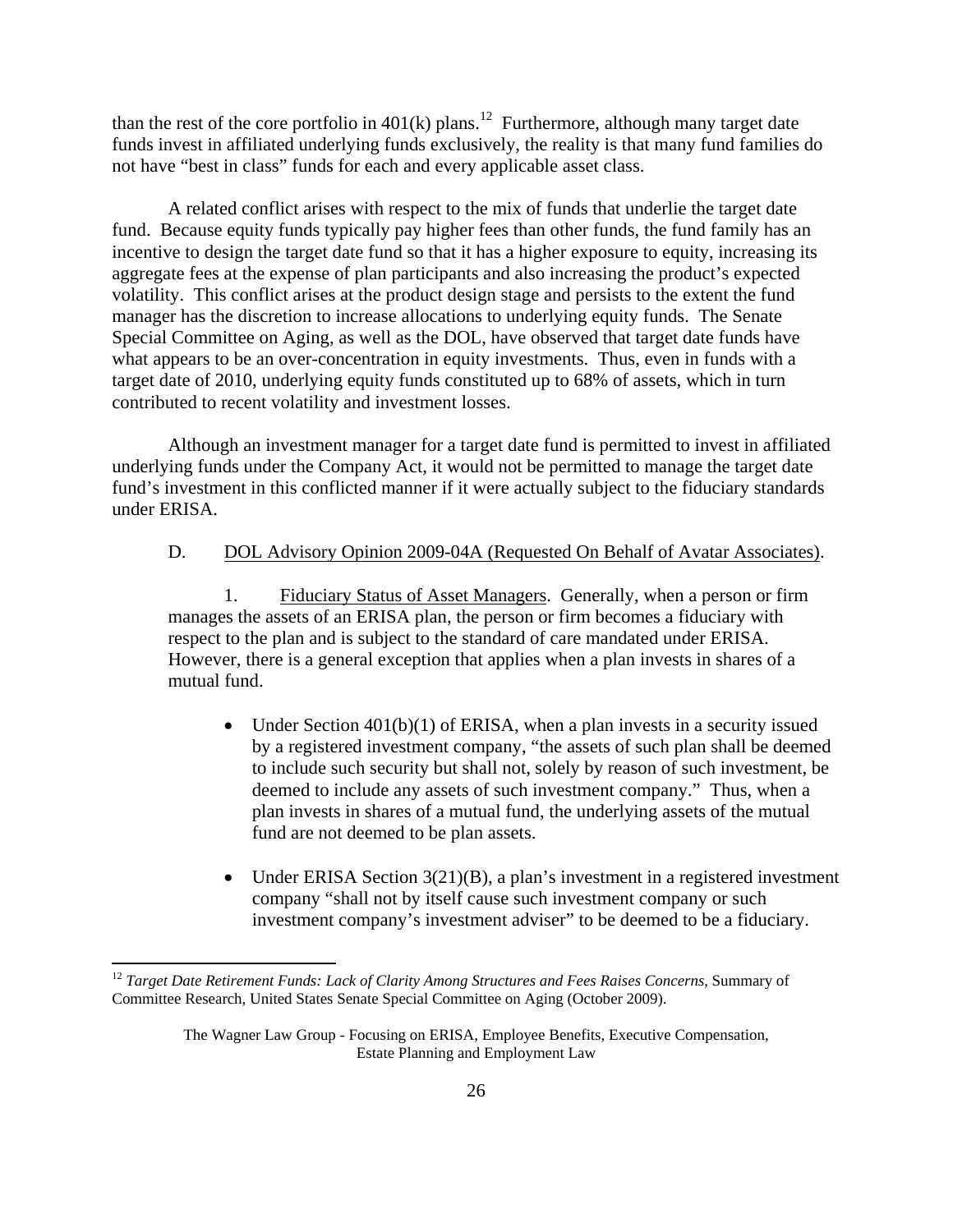Accordingly, the mutual fund's investment adviser is generally not deemed to be a fiduciary of the plan investing in such mutual fund.

The combined effect of these rules is to create a carve-out from ERISA's fiduciary rules for mutual fund investment managers. To illustrate its significance, let's assume that a plan sponsor has appointed a professional asset manager to invest a segment of the plan's portfolio in U.S. large cap securities. The appointed asset manager would clearly be a fiduciary subject to ERISA's fiduciary requirements. Similarly, if the plan sponsor decided to invest this segment of the plan's portfolio in a bank collective fund investing in U.S. large cap securities, the bank managing this collective fund would automatically be deemed a plan fiduciary. However, if the plan sponsor were to invest this segment of the plan's portfolio in a U.S. large cap mutual fund, the fund's manager would not be subject to any of ERISA's fiduciary requirements.

2. Are Mutual Fund Managers Ever Subject to ERISA? *The Wagner Law Group* believes that the managers of target date funds can as a matter of law be held responsible for their conduct as ERISA plan fiduciaries in certain instances. Section 3(21)(B) of ERISA provides that a plan's investment in a mutual fund "shall not by itself cause such [fund] or such [fund's] investment adviser or principal underwriter to be deemed to be a fiduciary (emphasis added)." This wording demonstrates that the exception whereby target date fund advisers escape fiduciary status does not apply in all instances and is not absolute.

In the firm's recent request to the DOL on behalf of Avatar Associates, it requested clarification on the scope of this exception as applied to target date funds investing in other affiliated mutual funds. In its response letter, Advisory Opinion 2009- 04A, the DOL declined to rule that the investment advisers to such funds should be viewed as fiduciaries to investing plans.

3. Plan Sponsors Are Alone in Fiduciary Responsibility. The implications of the DOL ruling are clear and may be surprising to many plan sponsors. A participant who is defaulted into a QDIA is responsible for his or her passive decision, or "negative" election, to invest in this specific investment option. However, the preamble to the DOL's final regulations on QDIAs states that the plan fiduciary continues to have the obligation to prudently evaluate, select and monitor any investment option that will be made available to the plan's participants, including any option that is used as a default investment for a plan with an automatic enrollment feature. The Assistant Secretary of Labor of EBSA, in her testimony regarding QDIAs before the Senate Special Committee on Aging, stated that "[the plan sponsor] continues to have the obligation to prudently evaluate, select, and monitor any investment option that will be made available to the plan's participants and beneficiaries." In other words, the plan sponsor remains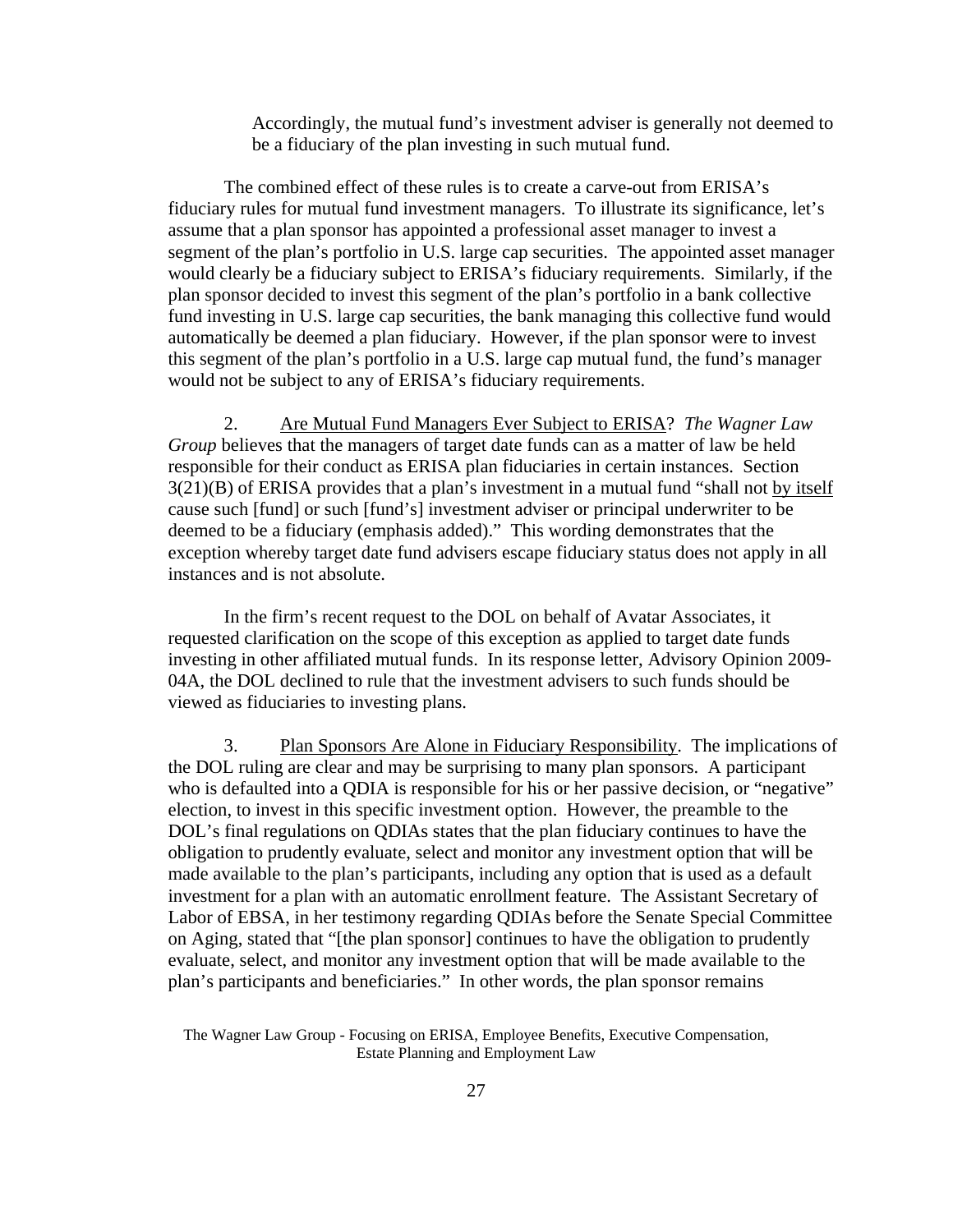responsible for ensuring that the QDIA, just like any other option in the plan's investment menu, is a prudent investment choice.

Since the managers of target date funds do not have any fiduciary duty under ERISA with respect to the plans investing in them, plan sponsors alone are responsible for the selection and monitoring of target date funds and the construction, management and oversight of their portfolios of underlying funds. Unfortunately many plan sponsors incorrectly believe that they do not need to evaluate the target date fund's underlying investments, and they wrongly assume that fund managers have accepted this responsibility as ERISA fiduciaries on their behalf.

# E. Congressional Scrutiny of Target Date Funds.

On December 16, 2009, U.S. Senator Herb Kohl (D-WI), chairman of the Senate Special Committee on Aging, announced his intent to introduce legislation that would require target date fund managers to take on ERISA fiduciary responsibility in order for such funds to be eligible for designation as the plan's QDIA. Senator Kohl was quoted as taking issue with the fact that "[m]any target date funds are composed of hidden underlying funds that can have high fees, low performance, or excessive risk" and concluding that "there is no question that we need greater regulation and transparency of these products." Unlike the Obama Administration's regulatory proposal to improve disclosure with respect to target date funds, Senator Kohl's legislative proposal involves imposing ERISA's fiduciary standards on target date fund managers. Due to the nature of ERISA's prohibited transaction rules, Senator Kohl's proposal would require substantial changes to the current "fund of funds" structure and fee arrangements in many target date fund products.

F. Best Practices Regarding Target Date Disclosures. Although the DOL has not yet finalized its proposal concerning the required disclosures for target date funds, it is clear that there is a concern that participants are not getting the appropriate information and education. As a "best practice," advisors can help provide meaningful information about the plan's target date funds to participants right now. Participants need to focus on the key features of a target date investment, such as its glide path, landing point and its potential volatility. While educating participants about target date funds, advisors should also work with plan sponsors to ensure that they are prudently evaluating the target date fund series in the plan's menu, especially if it is being utilized as a QDIA. In light of the level of investment losses sustained by all types of target date funds in recent years, plan sponsors should pay particular attention to the expected volatility and equity/fixed income mix of target date funds intended for participants who are already in or nearing retirement (*e.g.*, 2015 Retirement Fund).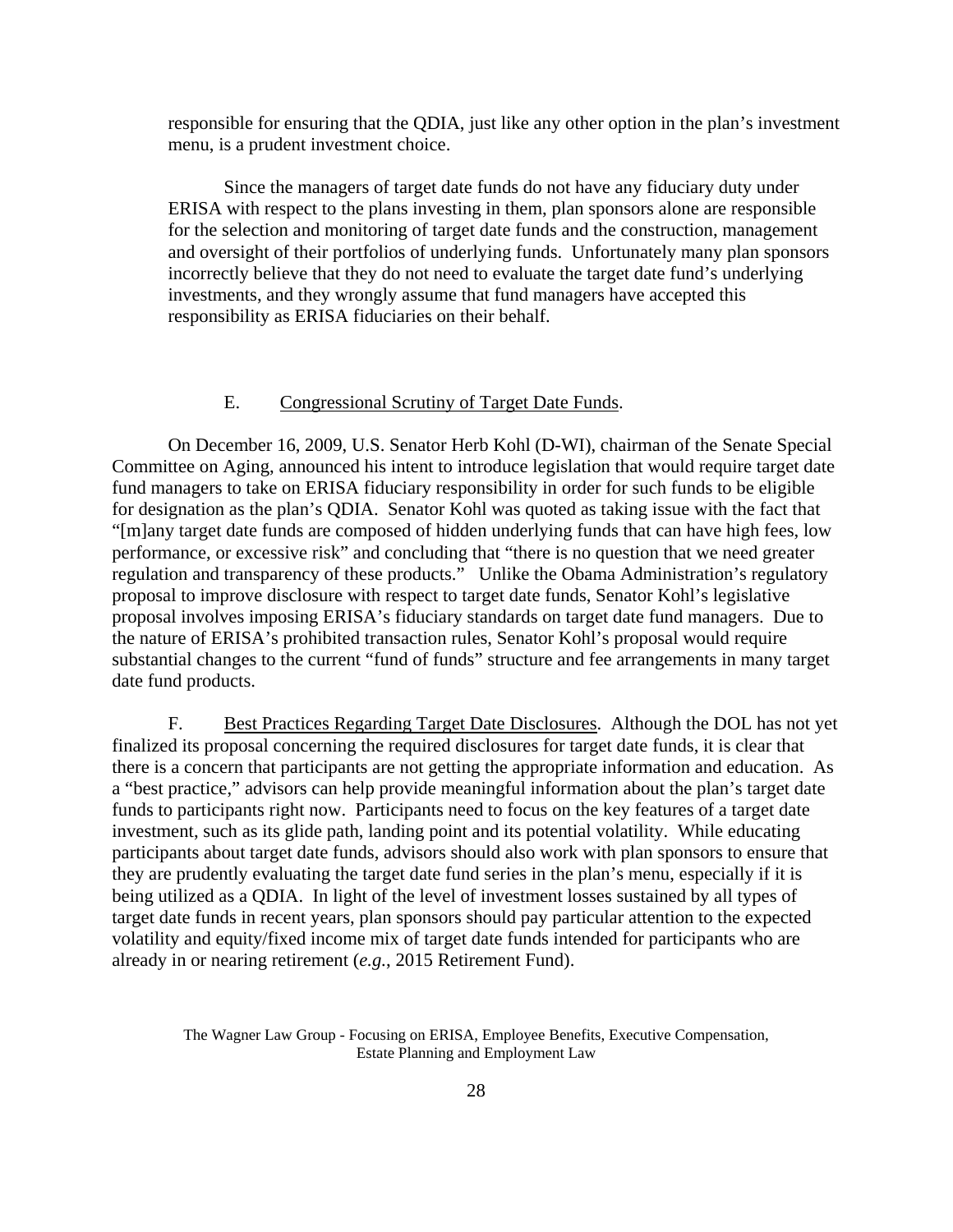#### **VII. Lifetime Income Options**

One of the key retirement security goals of the Obama Administration is to "reduce barriers to annuitization of 401(k) plan assets" and promote "guaranteed lifetime income products, which transform at least a portion of retirees' savings into guaranteed future income, reducing the risks that retirees will outlive their savings or that their living standards will be eroded by investment losses or inflation."<sup>13</sup>

A. DOL and IRS Request for Information. In connection with the Administration's goals to promote DC plan annuitization, the DOL, Internal Revenue Service and the Treasury Department issued a joint release on February 2, 2010, requesting information regarding lifetime income options for participants in retirement plans. In this release, these agencies announced that they were currently reviewing the rules under ERISA and the related rules under the Internal Revenue Code, to determine whether and how they could enhance the retirement security of participants by facilitating access to lifetime income arrangements. The requests for information addressed a range of topics, including participant education, required disclosures, 401(k) plan and other tax-qualification rules, selection of annuity providers, ERISA Section 404(c) and QDIAs.

B. The Retirement Security Project. The Retirement Security Project, a joint venture of the Brookings Institution and the Urban Institute, has released two white papers regarding DC plan annuitization. These papers have generated a significant amount of interest, given the fact that they were co-authored by Mark Iwry, who was recently appointed by the Treasury Secretary to serve as the Deputy Assistant Secretary for Retirement and Health Policy. The white papers include proposals to encourage DC plan annuitization by using deferred annuities as the default investment for participants for certain purposes.

Some observers, however, have reservations about the appropriateness of using annuities as a default investment, given the fact that the needs of individuals tend to vary considerably during the decumulation phase of retirement. Some experts have been critical of default annuities, noting their inflexible nature and that default annuitization may not be easily reversed by participants (without significant economic cost). The Government Accountability Office, the watchdog or investigative arm of Congress, has also noted that, for some participants, default annuities may not be appropriate, given their health or other conditions. Proponents of default annuities have developed a proposal to offer default annuities over a two-year trial period, during which the retiree would receive monthly income unless the retiree opted and made an affirmative decision by the end of the trial period to take a lump sum.

 $\overline{a}$ 

<sup>13</sup> *Annual Report of the White House Task Force on the Middle Class*, February 2010.

The Wagner Law Group - Focusing on ERISA, Employee Benefits, Executive Compensation, Estate Planning and Employment Law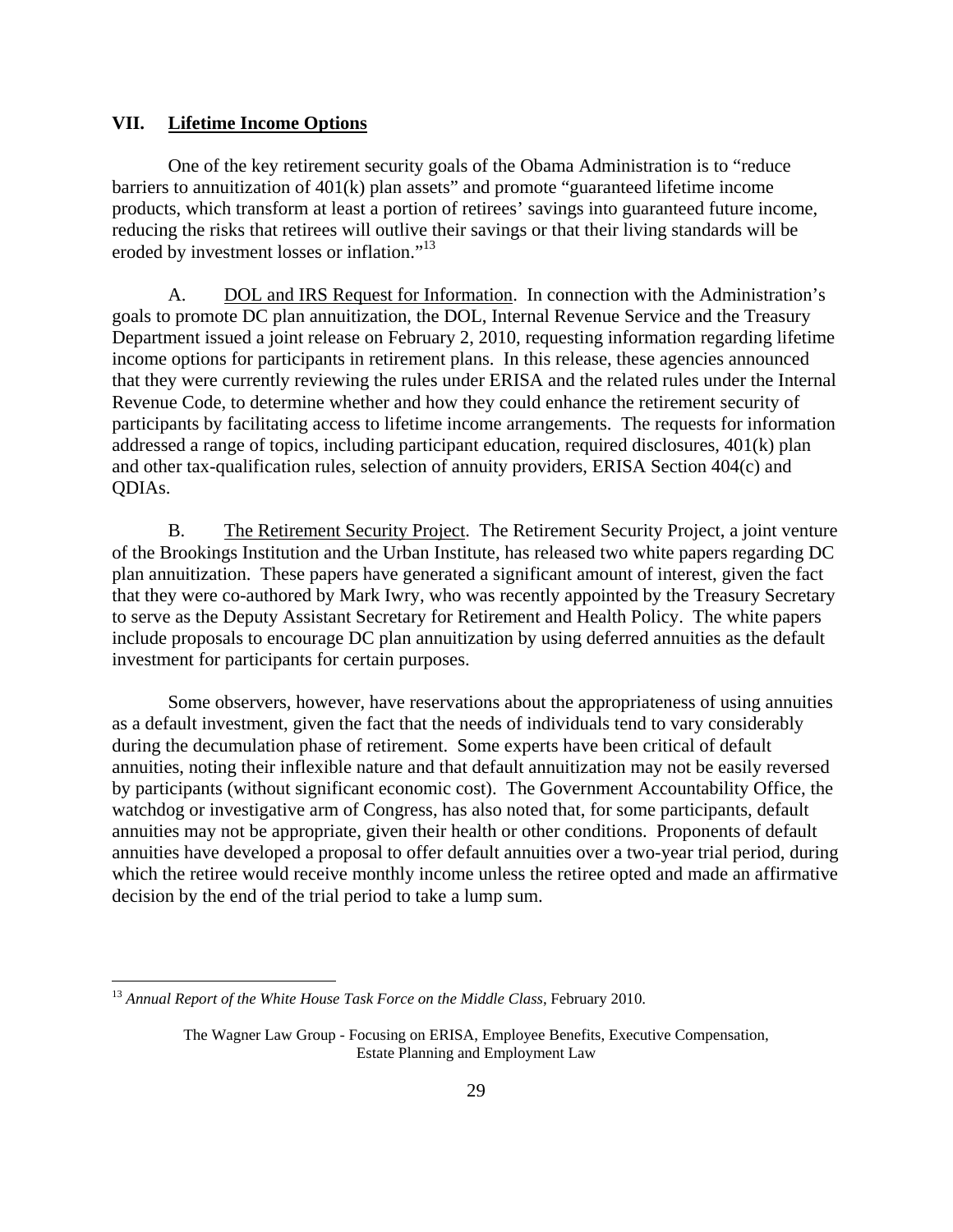C. Legislative Proposals. A number of bills have been introduced in Congress, which are designed to provide tax incentives to save for retirement through annuities (e.g., Lifetime Pension Annuity for You Act, Retirement Security for Life Act). These bills typically encourage annuitization by exempting a percentage of annuity income up to a stated threshold (e.g., \$5,000 for individuals or \$10,000 for couples). Although they typically do not extend this exemption to annuity payments from defined benefit plans, they do exempt annuity payments made from DC plans.

In contrast to these tax-related measures, the Lifetime Income Disclosure Act puts a different spin on the subject of lifetime income and  $401(k)$  plans.<sup>14</sup> Under this proposed legislation, 401(k) plan sponsors would be required to inform participants annually of how their account balances would translate into guaranteed monthly payments – a "retirement paycheck for life." The goal of this legislation is to give participants an understanding of how much projected retirement income they can expect from their savings. The legislation directs the DOL to issue tables that employers may use in calculating an annuity equivalent and model disclosures. Employers and service providers who use the model disclosure and guideline assumptions would be insulated from liability under ERISA.

D. Lifetime Income Hearing by Senate Special Committee on Aging. On June 16, 2010, the U.S. Senate Special Committee on Aging convened a hearing entitled, "The Retirement Challenge: Making Savings Last a Lifetime." The hearing explored options to help retirees transform their retirement savings into lifetime income, taking a close look at 401(k) plan participants in particular. According to Senator Kohl, chairman of the Senate Special Committee on Aging, the hearing was the start of a legislative debate about how the government can help Americans make their retirement savings last a lifetime. In his opening statement, he stated that, "[o]ur goal is to find ways to ensure retirees have access to lifetime income options that provide adequate consumer protections at a reasonable cost." In his view, the focus of most education efforts have been on encouraging people to save, and not about how to make their savings last.

At the hearing, Phyllis Borzi (Assistant Secretary of Labor) and Mark Iwry (Deputy Assistant Secretary for Retirement and Health Policy at the Treasury Department) presented their early analysis of the responses they received to the RFI on lifetime income options, jointly released by the DOL, IRS and Treasury on February 2, 2010. The RFI attracted more than 780 responses from the public. Many of the comments were submitted by individuals who said they were worried that the RFI was the first step in a government plan to take over 401(k) plans. However, Assistant Secretary Borzi clarified that the DOL and the Obama administration had no intention of taking over workers' 401(k) plans. She indicated that the agencies simply wanted to know if promoting lifetime income vehicles were a good idea, and, if so, if there were ways for

 $\overline{a}$ 

<sup>&</sup>lt;sup>14</sup> U.S. Senators Jeff Bingaman (D-NM), Johnny Isakson (R-GA), and Herb Kohl (D-WI) introduced this bill in December 2009.

The Wagner Law Group - Focusing on ERISA, Employee Benefits, Executive Compensation, Estate Planning and Employment Law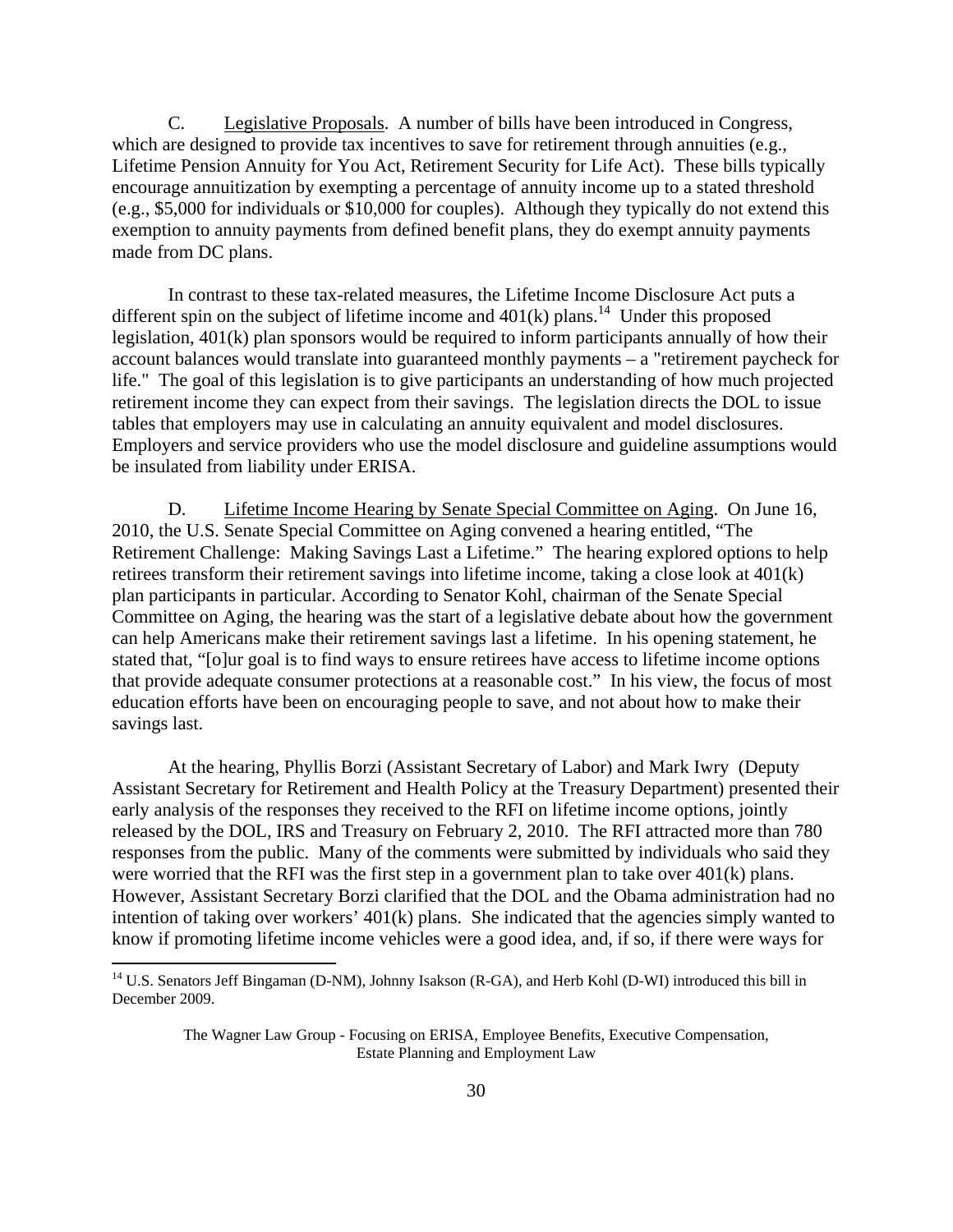the government to improve access to them. These comments from the DOL were consistent with Senator Kohl's opening statement, in which he had also clarified that he was in favor of making lifetime income options available at a fair price, and that he did not advocate any type of mandate that would force people to purchase lifetime income products.

E. **Joint Hearing by DOL, IRS and Treasury in September 2010.** On September 14<sup>th</sup> and September 15, 2010, the DOL, IRS and the Treasury Department held a 2-day joint hearing to consider the specific issues raised in the various comments submitted by the public in response to the RFI regarding lifetime income options.<sup>15</sup>

In contrast to the jointly released RFI on February 2, 2010, which solicited comments on a broad array of topics concerning lifetime income options, the September hearing focused on 5 specific areas of concern.

They included the following 2 areas of general policy-related interest:

- Specific Concerns Raised by Participants. Participants and participant representative groups had expressed concern about lifetime income options in general (*e.g.*, inflation risk, product complexity and fees, the long-term viability of issuers of annuity products, limited availability of death benefits and withdrawal options). The agencies heard testimony exploring and addressing these concerns.
- Alternative Designs of In-Plan and Distribution Lifetime Income Options. The respective agencies were also interested in exploring the different ways in which lifetime income options can be made available in plans, including both insurance and non-insurance design solutions (*e.g.*, managed payout funds).

The hearing also focused on the following 3 areas of specific interest:

<u>.</u>

 Fostering Education to Help Participants Make Informed Retirement Income Decisions. The agencies were interested in hearing about the type of information that would help participants make better informed decisions regarding their retirement income. DOL Interpretive Bulletin 96-1 provides guidance on how plan sponsors can provide "investment education" to participants without fiduciary liability, and the DOL appears to be interested in expanding it to cover "retirement income education."

<sup>&</sup>lt;sup>15</sup> The agency representatives involved in coordinating the hearing include (i) Mark Iwry, Senior Advisor to the Secretary, Deputy Assistant Secretary for Retirement and Health Benefits, Department of the Treasury, (ii) Nancy Marks, Division Counsel/Associate Chief Counsel, Tax Exempt and Government Entities, IRS, and (iii) Phyllis Borzi, Assistant Secretary, EBSA, DOL.

The Wagner Law Group - Focusing on ERISA, Employee Benefits, Executive Compensation, Estate Planning and Employment Law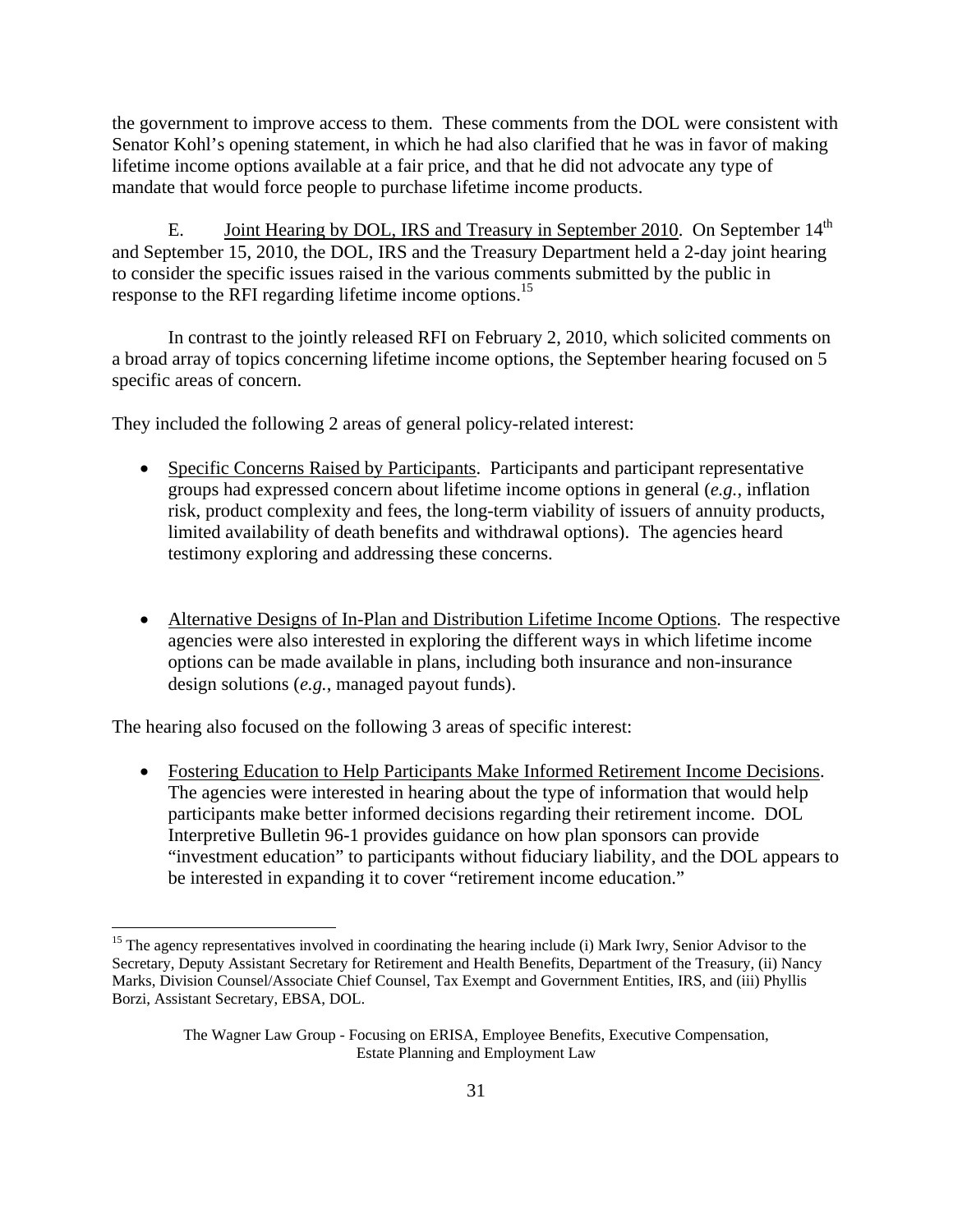- Disclosure of Account Balances as Monthly Income Streams. Along the lines of various legislative proposals such as the *Lifetime Income Disclosure Act*, the agencies were interested in hearing how participants may be more likely to choose lifetime income options if their benefit statements were to include disclosures noting what their individual accounts are worth when converted to a hypothetical monthly benefit.
- Modifying Fiduciary Safe Harbor for Selection of Issuer or Product. Under current law, a DOL regulatory "safe harbor" provides guidelines on how a plan fiduciary can prudently select an annuity provider for its DC plan.<sup>16</sup> This safe harbor is largely procedural, requiring an objective, analytical search for an annuity provider, in consultation with an expert as necessary. The agencies heard testimony on whether these safe harbor standards should be modified, and whether they should apply more broadly to other types of lifetime income products.

Given the specificity of these 3 areas, it appears that the DOL and Treasury Department (and IRS) have narrowed their areas of focus, which could signal that these agencies are preparing to move ahead with rulemaking in these areas. In fact, the IRS has already begun to take action.

# G. IRS Tax Relief.

1. Required Minimum Distributions. The IRS addressed various taxqualification requirements for DC plans with variable group annuity investment options for participants in PLR 200951039. This private letter ruling was helpful to the benefits community since it illustrated how these plans were viewed with respect to the age 70½ minimum distribution requirements and for purposes of the QJSA rules. In sum, DC plans with annuity investment options were not subject to any "surprise" interpretations with respect to these rules.

The IRS recently followed this up with a proposed regulation that would relax the minimum required distribution rule in order to promote longevity annuities, an annuity product with an income stream that begins at an age later than normal retirement, such as age 80 or 85. Proposed regulations issued on February 2, 2012 represent the first of what will be a series of actions to allow such annuities in tax-qualified retirement plans. The market for longevity annuities is currently very small, but the Administration would like to see an expansion of their use because they allow retirees to self-manage a significant portion of their retirement assets until a relatively advanced age. Such a deferred annuity would commence regular monthly payments at the elected age (e.g., age 80) and provide protection against outliving retirement assets, but the minimum distribution rules presented an obstacle to their use, because they generally require plan distributions to commence at age 70 ½ (rather than a later date consistent

 $\overline{a}$ 

<sup>16 29</sup> CFR 2550.404a-4.

The Wagner Law Group - Focusing on ERISA, Employee Benefits, Executive Compensation, Estate Planning and Employment Law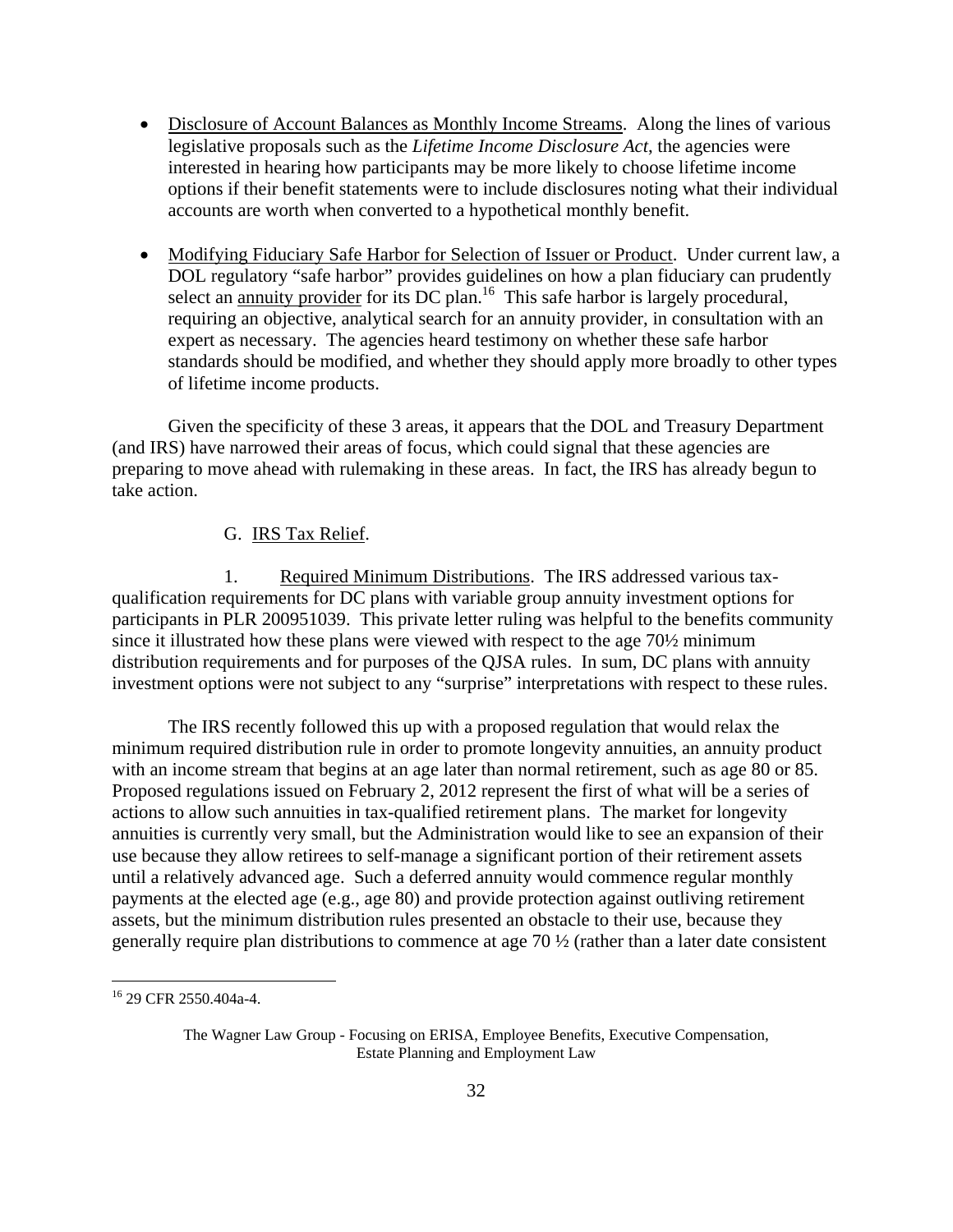with the annuity starting date under a longevity annuity). Under the proposed regulation, a plan or IRA investment in a qualifying longevity annuity would be exempted from the minimum distribution rules. To qualify, the annuity premium would have to be limited to the lesser of \$100,000 or 25% of a participant's account balance, and the starting date of the annuity could be no later than age 85.

2. Split Annuities. Another proposed regulation issued on February 2, 2012 would encourage DB Plan sponsors to offer split distribution options, where participants may elect to receive a portion of their accrued benefits as an annuity and the other portion as a lump sum. The goal of the proposed rule would be to give participants greater flexibility in their lifetime income choices, eliminating the "all or nothing" choice that many DB Plan participants currently face when deciding between a lump sum or an annuity.

Under current law, if a plan were to offer split options to participants, statutory actuarial assumptions (*i.e.*, applicable mortality table and applicable interest rate under Section 417(e)(3) of the Internal Revenue Code) would generally need to be used to calculate each bifurcated benefit (*i.e.*, partial lump sum and partial annuity). Under the proposal, however, plans would only be required to use the statutory assumptions to calculate the partial lump sum, meaning that the plan's regular conversion factors would be used to calculate the partial annuity.

For example, let us assume that a newly retired participant (age 62) has accrued a normal retirement benefit of \$1,350 per month (payable at age 65). Let us further assume that this benefit either has an **immediate** monthly annuity value of \$1,200 (determined using the plan's regular conversion assumptions), or an immediate lump sum value of \$100,000 (determined using statutory assumptions). If the participant were to elect 25% of his benefit as an annuity (and the remaining 75% as a lump sum), under the proposed regulations, the participant would be entitled to a \$300 immediate monthly annuity and a \$75,000 current lump sum. As illustrated, the proposed regulations would allow the plan to use simple arithmetic (25% x \$1,200) to arrive at the value of the partial annuity. Conversely, a much more complex calculation would be required under the current rules, if the statutory assumptions (rather than the plan's regular conversion assumptions) were used to calculate the immediate partial annuity.

3. New Tax Rules Favoring Annuities. The IRS has also released a pair of revenue rulings to further encourage the annuitization of plan benefits. Unlike the proposed regualtions on longevity annuities, these rulings are effective immediately.

Revenue Ruling 2012-4 encourages employers to use their defined benefit plans as a way to offer lifetime income options for their employees' 401(k) account balances. Specifically, if an employer sponsors both defined benefit and a defined contribution plans, participants may be permitted to roll over their 401(k) balance to the defined benefit plan, and convert it into a plan annuity. The advantage of this